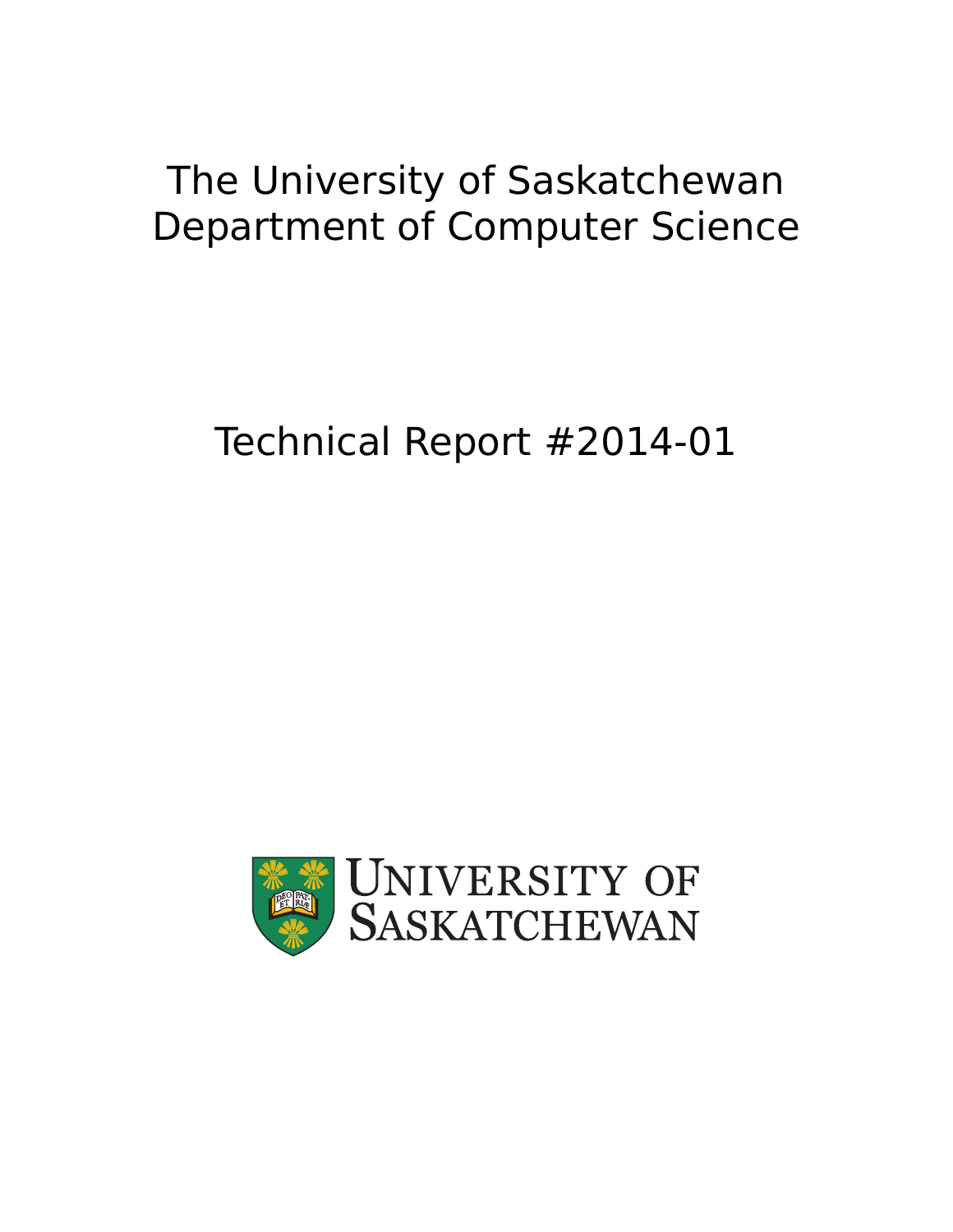## Insertion Operations on Deterministic Reversal-Bounded Counter Machines<sup>\*</sup>

Joey Eremondi

Department of Information and Computing Sciences, Utrecht University, P.O. Box 80.089 3508 TB Utrecht, The Netherlands j.s.eremondi@students.uu.nl

> Oscar H. Ibarra Department of Computer Science, University of California, Santa Barbara, CA 93106, USA ibarra@cs.ucsb.edu

Ian McQuillan Department of Computer Science, University of Saskatchewan Saskatoon, SK S7N 5A9, Canada mcquillan@cs.usask.ca

October 14, 2014

#### Abstract

Several insertion operations are studied applied to languages accepted by one-way and two-way deterministic reversal-bounded multicounter machines. These operations are defined by the ideals obtained from relations such as the prefix, infix, suffix and outfix relations. The insertion of regular languages and other languages into deterministic reversal-bounded multicounter languages is also studied. The question of whether the resulting languages can always be accepted by deterministic machines with the same number of turns on the input tape, the same number of counters, and reversals on the counters is investigated. In addition, the question of whether they can always be accepted by increasing either the number of input tape turns, counters, or counter reversals is addressed. The results in this paper form a complete characterization based on these parameters. Towards these new results, a new technique is created for simultaneously showing a language cannot be accepted by both one-way deterministic reversal-bounded multicounter machines, and by two-way deterministic machines with one reversal-bounded counter.

<sup>⇤</sup>The research of O. H. Ibarra was supported, in part, by NSF Grant CCF-1117708. The research of I. McQuillan was supported, in part, by the Natural Sciences and Engineering Research Council of Canada.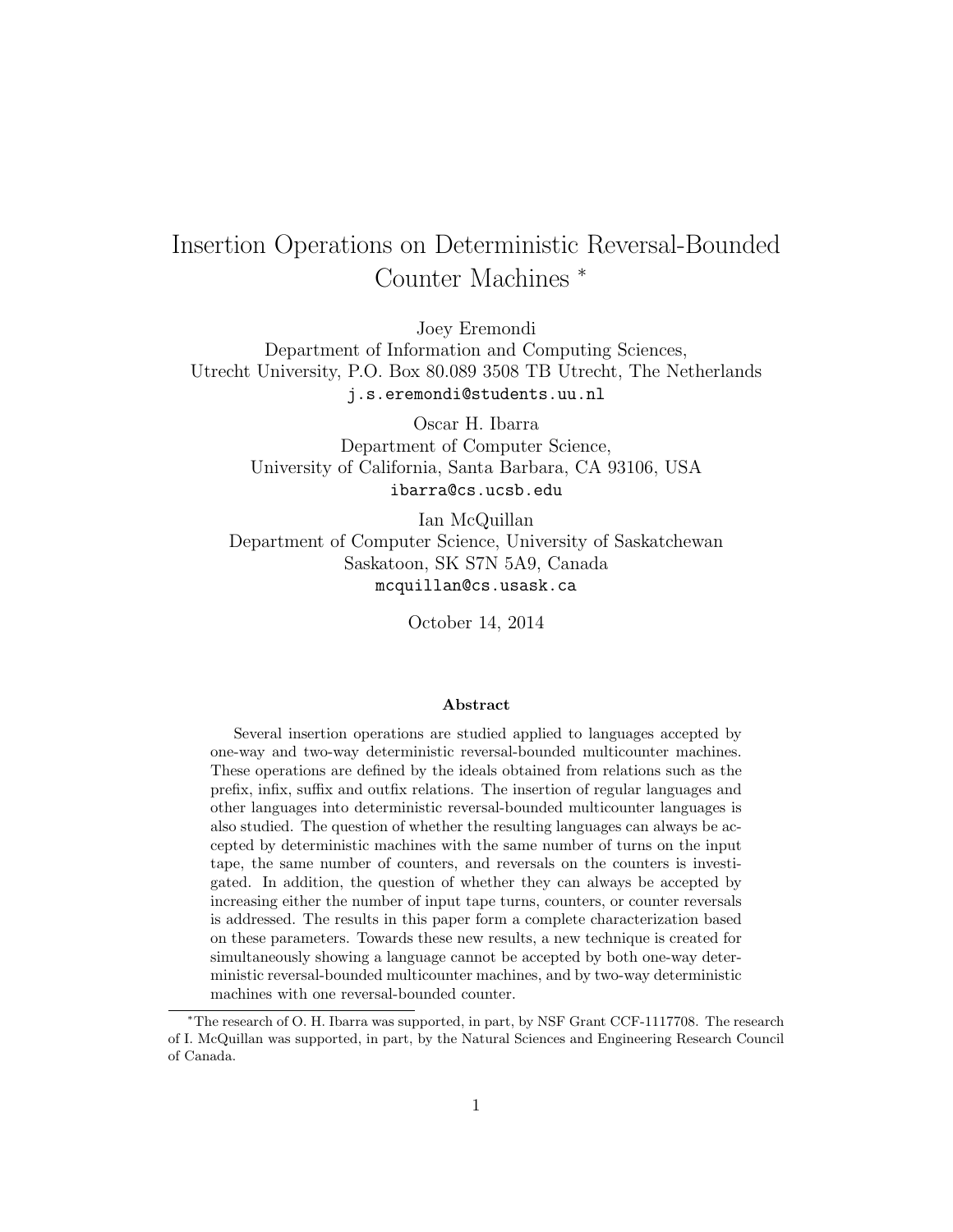## 1 Introduction

One-way deterministic multicounter machines are deterministic finite automata augmented by a fixed number of counters, which can each be independently increased, decreased or tested for zero. If there is a bound on the number of switches each counter makes between increasing and decreasing, then the machine is reversalbounded [1, 7]. The family of languages accepted by one-way deterministic reversalbounded multicounter machines (denoted by DCM) is interesting as it is more general than regular languages, but still has a decidable emptiness, infiniteness, equivalence, inclusion, universe and disjointness problems [7]. Moreover, these problems remain decidable if the machines operate with two-way input that is finite-crossing in the sense that there is a fixed *k* such that the number of times the boundary between any two adjacent input cells is crossed is at most *k* times [3].

Reversal-bounded counter machines (deterministic and nondeterministic) have been extensively studied. Many generalizations have been investigated, and they have found applications in areas such as verification of infinite-state systems, membrane computing systems, Diophantine equations, etc.

In this paper, we study various insertion operations on deterministic reversalbounded multicounter languages. Common word and language relations are the prefix, suffix, infix and outfix relations. For example,  $w$  is an infix of  $z$ , written  $w \leq i$  *z*, if  $z = xwy$ , for some  $x, y \in \Sigma^*$ . Viewed as an operation on the first component of the relation,  $\leq_i$  (*w*) = {*z* | *w*  $\leq_i$  *z*,  $z \in \Sigma^*$ }, which is equal to the set of all words with *w* as infix, which is  $\Sigma^* w \Sigma^*$ . If we consider the inverse of this relation,  $z \leq i^{-1} w$ , if  $z = xwy$ , then viewing this as an operation,  $\leq i^{-1} (z) = \{w \mid$  $z \leq i^{-1} w, w \in \Sigma^*$  =  $\{w \mid w \leq i z\}$ , the set of all infixes of *z*. These can be extended to operations on languages. Viewed in this way, we can define the prefix, suffix, infix and outfix operations, along with their inverses on languages. This is the approach taken in [9]. Using the more common notation of  $\inf(L)$  for the set of infixes of  $L$ , then  $\inf^{-1}(L) = \Sigma^* L \Sigma^*$ , the set of all words having a word in *L* as an infix. This is the same as what is often called the *two-sided ideal*, or the *infix ideal* as done in [9]. For the suffix operation,  $\text{suffix}(\mathbf{L})=(\Sigma^*)^{-1}\mathbf{L}$ , and  $\text{suffix}(\mathbf{L})=\Sigma^*\mathbf{L}$ , with the latter being called the *left ideal*, or the *suffix ideal*. For prefix,  $\text{pref}(L) = L(\Sigma^*)^{-1}$ , and  $pref^{-1}(L) = L\Sigma^*$ , the *prefix ideal*, or the *right ideal*. The inverse of each operation defines a natural insertion operation.

We will examine the insertion operations defined by the inverse of the prefix, suffix, infix, outfix and embedding relations, and their effects on deterministic reversalbounded multicounter languages. We will also examine certain standard generalizations of these operations such as left and right concatenation with regular or more general languages. In particular, if we start with a language that can be accepted with a parameterized number of input tape turns, counters, and reversals on the counters, is the result of the various insertion operations still accepted with the same type of machines? And if not, can they always be accepted by increasing either the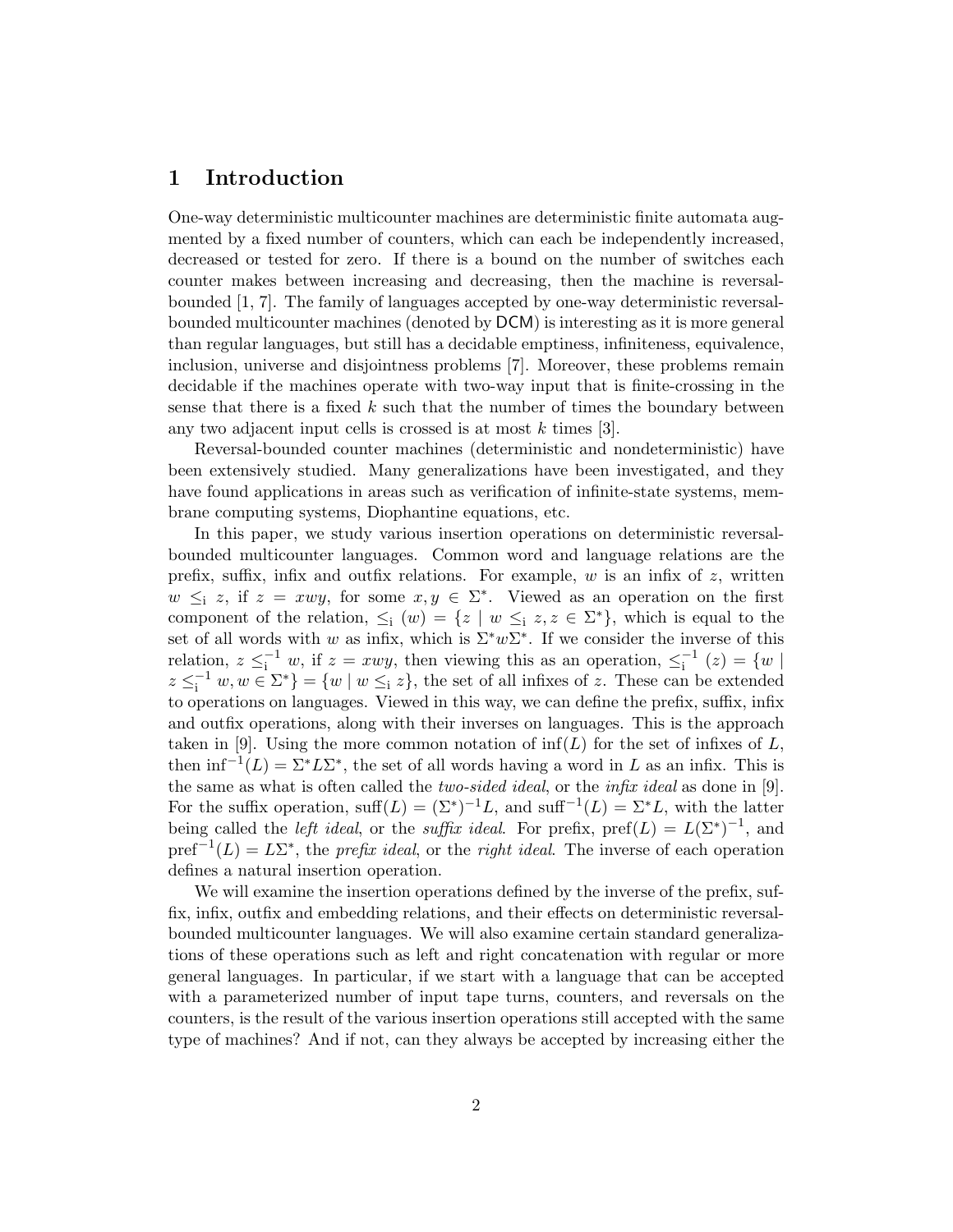turns on the input tape, counters, or reversals on the counters? Results in this paper form a complete characterization in this regard, and are summarized in Section 5. Surprisingly, even if we have languages accepted by deterministic 1-reversal bounded machines with either one-way input and 2 counters, or 1 counter and 1 turn on the input, then concatenating  $\Sigma^*$  to the right can result in languages that can neither be accepted by DCM machines (any number of reversal-bounded counters), nor by two-way deterministic reversal-bounded 1-counter machines (2DCM(1), which have no bound on input turns). This is in contrast to deterministic pushdown languages which are closed under right concatenation with regular languages [5]. In addition, concatenating  $\Sigma^*$  to the left of a one-way 1-reversal-bounded one counter machine can create languages that are neither in  $DCM$  nor  $2DCM(1)$ . Furthermore, as a consequence of the results in this paper, it is evident that the right input end-marker strictly increases the power for even one-way deterministic reversal-bounded multicounter languages when there are at least two counters. This is usually not the case for various classes of one-way machines. To do this, a new mode of acceptance, *by final state without end-marker*, is defined and studied.

Most non-closure results in this paper depend on a new technique developed herein to simultaneously show languages are not in DCM and not in  $2DCM(1)$ . The technique does not rely on any pumping arguments (like the recent paper [2] that developed a technique to show languages are not in DCM) as the latter family even contains non-semilinear languages.

## 2 Preliminaries

The set of non-negative integers is represented by  $\mathbb{N}_0$ , and positive integers by  $\mathbb{N}$ . For  $c \in \mathbb{N}_0$ , let  $\pi(c)$  be 0 if  $c = 0$ , and 1 otherwise.

We use standard notations for formal languages, referring the reader to [5, 6]. The empty word is denoted by  $\lambda$ . We use  $\Sigma$  and  $\Gamma$  to represent finite alphabets, with  $\Sigma^*$  as the set of all words over  $\Sigma$  and  $\Sigma^+ = \Sigma^* \setminus {\lambda}$ . For a word  $w \in \Sigma^*$ , if  $w = a_1 \cdots a_n$  where  $a_i \in \Sigma$ ,  $1 \leq i \leq n$ , the length of *w* is denoted by  $|w| = n$ , and the reversal of *w* is denoted by  $w^R = a_n \cdots a_1$ . The number of *a*'s, for  $a \in \Sigma$ , in *w* is  $|w|_a$ . Given a language  $L \subseteq \Sigma^*$ , the complement of  $L, \Sigma^* \setminus L$  is denoted by  $\overline{L}$ .

**Definition 1.** For a language  $L \subseteq \Sigma^*$ , we define the prefix, inverse prefix, suffix, *inverse suffix, infix, inverse infix, outfix and inverse outfix operations, respectively:* 

| $\text{pref}(L) = \{w \mid wx \in L, x \in \Sigma^*\}$   | $\text{pref}^{-1}(L) = \{wx \mid w \in L, x \in \Sigma^*\}$                                                                  |
|----------------------------------------------------------|------------------------------------------------------------------------------------------------------------------------------|
| $\text{suffix}(L) = \{w \mid xw \in L, x \in \Sigma^*\}$ | $\text{suffix}^{-1}(L) = \{xw \mid w \in L, x \in \Sigma^*\}$                                                                |
| $\inf(L) = \{w \mid xwy \in L, x, y \in \Sigma^*\}\$     | $\inf^{-1}(L) = \{xwy \mid w \in L, x, y \in \Sigma^*\}$                                                                     |
|                                                          | $\text{outf}(L) = \{ xy \mid xwy \in L, w \in \Sigma^* \}$   $\text{outf}^{-1}(L) = \{ xwy \mid xy \in L, w \in \Sigma^* \}$ |
|                                                          |                                                                                                                              |

We generalize the outfix relation to the notion of embedding [9]: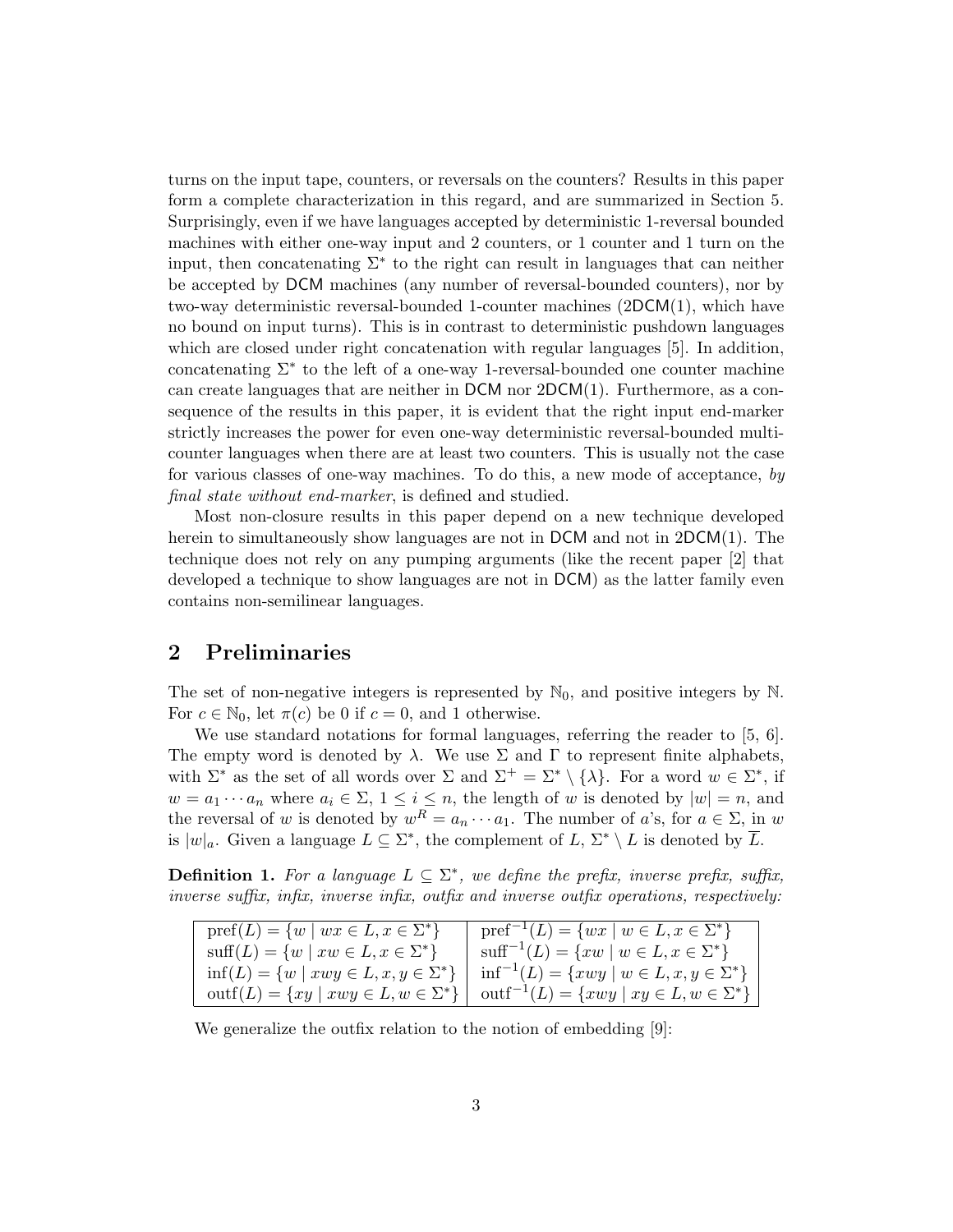**Definition 2.** *The m-embedding of a language*  $L \subseteq \Sigma^*$  *is:* emb $(L, m) = \{w_0 \cdots w_m\}$  $w_0x_1 \cdots w_{m-1}x_m w_m \in L, w_i \in \Sigma^*, 0 \le i \le m, x_j \in \Sigma^*, 1 \le j \le m$ .

*We define the inverse,*  $emb^{-1}(L, m) = \{w_0x_1 \cdots w_{m-1}x_mw_m \mid w_0 \cdots w_m \in$  $L, w_i \in \Sigma^*, 0 \le i \le m, x_j \in \Sigma^*, 1 \le j \le m$ 

Note that  $\text{outf}(L) = \text{emb}(L, 1)$  and  $\text{outf}^{-1}(L) = \text{emb}^{-1}(L, 1)$ .

A language *L* is called *prefix-free* if, for all words  $x, y \in L$ , where *x* is a prefix of  $y$ , then  $x = y$ .

A *one-way k*-counter machine is a tuple  $M = (k, Q, \Sigma, \mathcal{F}, \delta, q_0, F)$ , where, respectively,  $Q, \Sigma, \mathcal{F}, q_0, F$  are the finite set of states, the input alphabet, the right end-marker, the initial state in *Q*, and the set of final states, which is a subset of *Q*. The transition function  $\delta$  (defined as in [7] except with only a right end-marker since these machines only use one-way inputs) is a mapping from  $Q \times (\Sigma \cup {\{\$\}) \times \{0,1\}^k$  into  $Q \times \{S, R\} \times \{-1, 0, +1\}^k$ , such that if  $\delta(q, a, c_1, \ldots, c_k)$  contains  $(p, d, d_1, \ldots, d_k)$ and  $c_i = 0$  for some *i*, then  $d_i \geq 0$  to prevent negative values in any counter. The symbols S are R indicate the direction of input tape head movement, either *stay* or *right* respectively. The machine *M* is *deterministic* if  $\delta$  is a function. The machine *M* is *non-exiting* if there are no transitions defined on final states. A *configuration* of M is a  $k+2$ -tuple  $(q, w\$ 5, c\_1, \ldots, c\_k) representing the fact that *M* is in state *q*, with  $w \in \Sigma^*$  still to read as input, and  $c_1, \ldots, c_k \in \mathbb{N}_0$ are the contents of the *k* counters. The derivation relation  $\vdash_M$  is defined between configurations, where  $(q, aw, c_1, \ldots, c_k) \vdash_M (p, w', c_1 + d_1, \ldots, c_k + d_k)$ , if  $(p, d, d_1, \ldots, d_k) \in \delta(q, a, \pi(c_1), \ldots, \pi(c_k))$  where  $d \in \{S, R\}$  and  $w' = aw$  if  $d = S$ , and  $w' = w$  if  $d = \text{R}$ . We let  $\vdash_M^*$  be the reflexive, transitive closure of  $\vdash_M$ . And, for  $m \in \mathbb{N}_0$ , let  $\vdash_M^m$  be the application of  $\vdash_M^m m$  times. A word  $w \in \Sigma^*$  is accepted by  $M$  if  $(q_0, w\$ , 0, \ldots, 0) \vdash\_M^\* (q, \\$, c\_1, \ldots, c\_k), for some  $q \in F$ , and  $c_1, \ldots, c_k \in \mathbb{N}_0$ . The language accepted by *M*, denoted by *L*(*M*), is the set of all words accepted by *M*.

The machine *M* is *l*-reversal bounded if, in every accepting computation, the count on each counter alternates between increasing and decreasing at most *l* times. We will sometimes refer to a multicounter machine as being in  $DCM(k, l)$ , if it has *k l*-reversal bounded counters.

We denote by  $NCM(k, l)$  the family of languages accepted by one-way nondeterministic *l*-reversal-bounded *k*-counter machines. We denote by DCM(*k,l*) the family of languages accepted by one-way deterministic *l*-reversal-bounded *k*-counter machines. The union of the language families are denoted by  $NCM = \bigcup_{k,l\geq 0} DCM(k,l)$ and  $DCM = \bigcup_{k,l\geq 0} DCM(k,l).$ 

Given a DCM machine  $M = (k, Q, \Sigma, \mathcal{S}, \delta, q_0, F)$ , the language accepted by final *state without end-marker* is the set of all words *w* such that

$$
(q_0, w\$, 0, \ldots, 0) \vdash_M^* (q', a\$, c'_1, \ldots, c'_k) \vdash_M (q, \$, c_1, \ldots, c_k),
$$

for some  $q \in F$ ,  $q' \in Q$ ,  $a \in \Sigma$ ,  $c_i, c_i' \in \mathbb{N}_0, 1 \le i \le k$ . Such a machine does not "know" when it has reached the end-marker \$. The state that the machine is in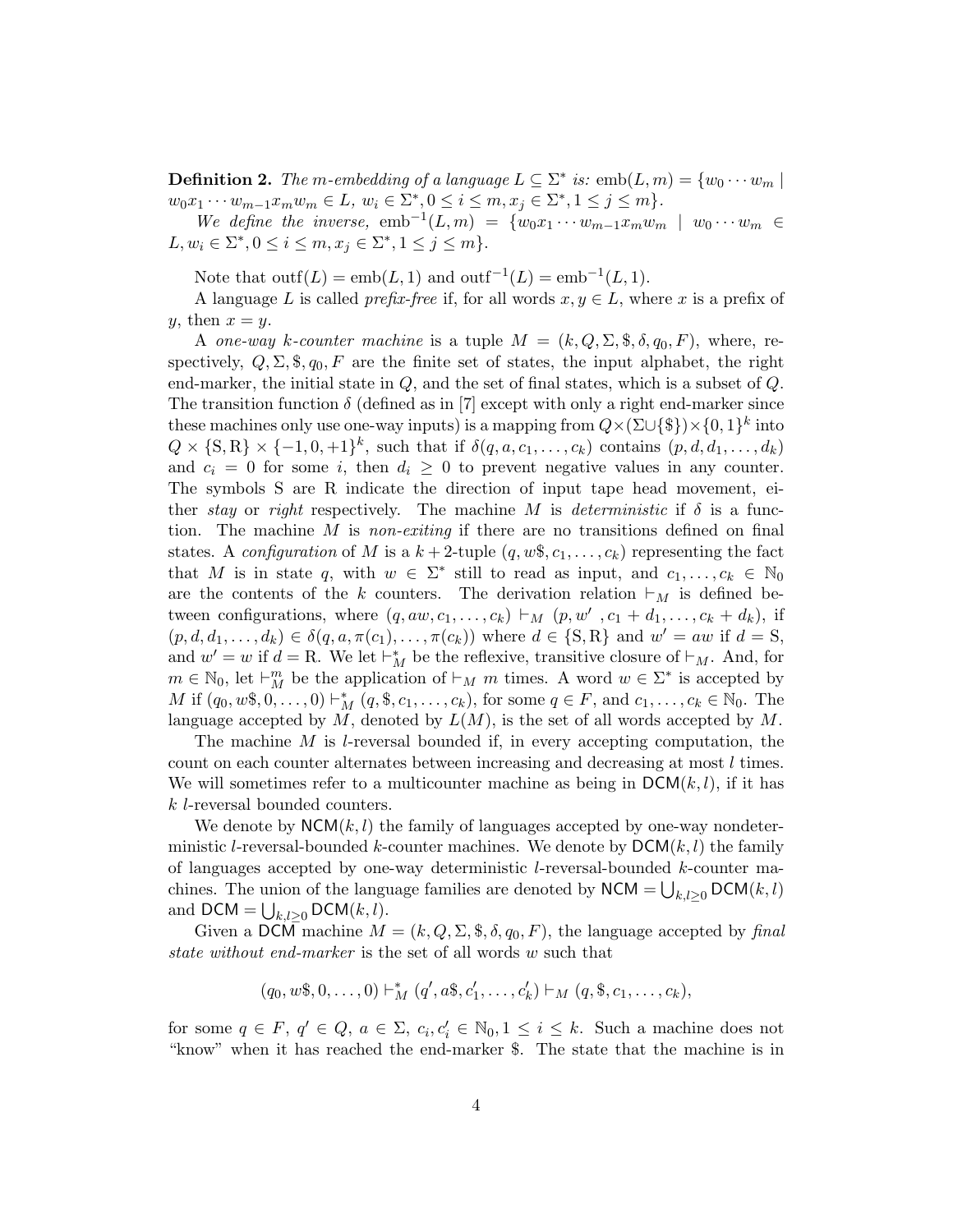when the last letter of input from  $\Sigma$  is consumed entirely determines acceptance or rejection. It would be equivalent to require  $(q_0, w, 0, \ldots, 0) \vdash_M^* (q, \lambda, c_1, \ldots, c_k)$ , for some  $q \in F$ , but we continue to use \$ for compatibility with the end-marker definition. We use  $DCM_{NE}(k, l)$  to denote the family of languages accepted by these machines when they have *k* counters that are *l*-reversal-bounded. We define  $DCM_{NE} = \bigcup_{k,l \geq 0} DCM_{NE}(k,l).$ 

We denote by  $2DCM(1)$  to be the family of languages accepted by two-way deterministic finite automata (with both a left and right input tape end-marker) augmented by one reversal-bounded counter, accepted by final state. A machine of this form is said to be *finite-crossing* if there is a bound on the number of changes of direction on the input tape, and *t*-crossing if it makes at most *t* changes of direction on the input tape for every computation.

## 3 Closure for Insertion and Concatenation Operations

Closure under concatenation is difficult for DCM languages because of the restriction of being deterministic. However, we show special cases where closure results can be obtained. Additionally, we study the necessity of an end-of-tape marker, showing that it makes DCM languages strictly more powerful, but adding no power to DCM(1*, l*) languages. To our knowledge, the necessity of the right end-marker for one-way deterministic reversal-bounded multicounter machines has not been documented in the literature.

**Lemma 1.** For any *l*,  $DCM(1, l) = DCM_{NE}(1, l)$ .

*Proof.* By definition,  $DCM_{NE}(1, l) \subseteq DCM(1, l)$ .

Consider  $M = (1, Q, \Sigma, \emptyset, \delta, q_0, F)$  accepting *L* by final state. A machine M' will be built such that the language accepted by  $M'$  by final state without end-marker is equal to  $L(M)$ .

We assume without loss of generality that  $\delta$  is defined for all inputs. Let  $|Q| = n$ . For each state  $q \in Q$ , we can define the language

$$
L(q) = \{a^i \mid \exists w \text{ such that } (q, w\$, i) \vdash_M^* (q_f, \$, c), q_f \in F, c \in \mathbb{N}_0\},\
$$

the set of counter values which leads to acceptance on end-of-tape marker \$ from state q. Since this language is in NCM, NCM languages are semilinear, and  $L(q)$ is unary, we know  $L(q)$  is regular. Thus we can accept  $L(q)$  with a DFA, say  $D(q) = (Q_{D(q)}, \{a\}, \delta_{D(q)}, s_{D(q)}, F_{D(q)})$ . We denote by  $D(q, i)$  the state of  $D(q)$ reached after reading *i* letters of input.

Because these languages are unary, the structure of the DFAs are relatively simple, and well-known [11]. Every unary DFA with *m* states is isomorphic to one with states  $\{0,\ldots,m-1\}$  where there exists some state k, and there is a transition from from *i* to  $i + 1$ , for all  $0 \leq i < k$  (the "tail"), and there is a transition from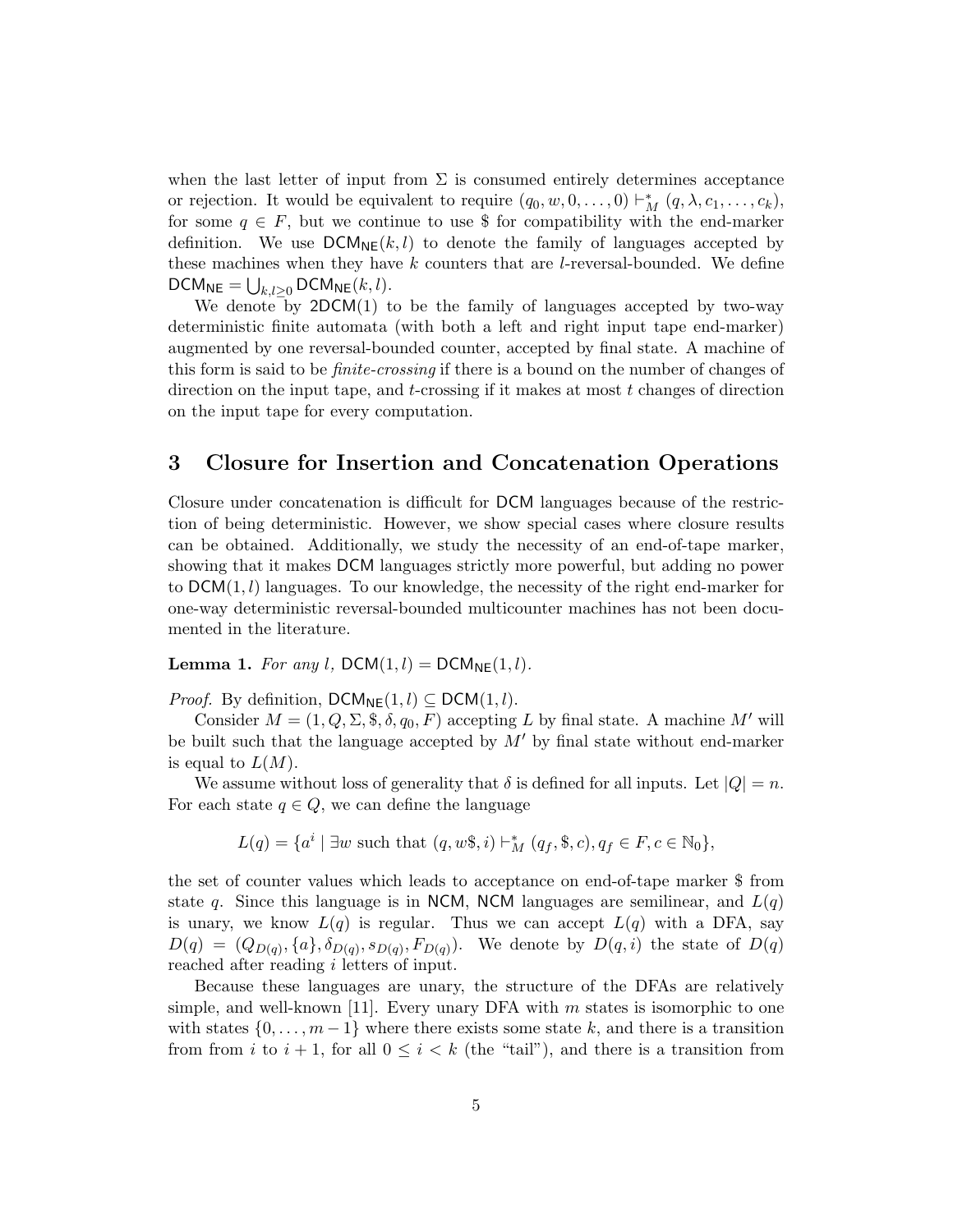*j* to  $j + 1$  for all  $k \leq j < m - 1$ , plus a transition from *m* to *k* (the "loop"), and no other transitions. Also, assume without loss of generality that there is always a non-empty loop, which can be assumed by adding a loop without any final states. Thus,  $D(q, i)$  is always defined for every  $i \geq 0$ .

Let *t* be one more than the maximum tail size of any  $D(q)$ . Then  $t > 0$ . The intuition for the construction of  $M'$  is as follows. The machine  $M'$  simulates  $M$ , and after reading *w*, if *M* has counter value *c*, *M'* has counter value  $c - t$  if  $c > t$ , with *t* stored in the finite control. If  $c \leq t$ , then M stores *c* in the finite control with zero on the counter. This allows  $M'$  to know what counter value  $M$  would have after reading a given word, but also to know when the counter value is less than *t* (and the specific value less than *t*). In the finite control,  $M'$  simulates each  $D(q)$ in parallel in such a way that the state  $D(q, i)$  is stored, for each  $q \in Q$ , when the counter of *M* is *i*. To do this, each time *M* increases the counter, from *i* to  $i + 1$ , the state of each  $D(q)$  switches from  $D(q, i)$  to  $D(q, i + 1)$ . Each time M decreases the counter from *i* to  $i-1$ , the state of each  $D(q)$  changes deterministically "going" backwards in the loop" if  $i > t$ , and if  $i \leq t$ , then the counter of M is stored in the finite control, and thus each  $M(q)$  can tell when to switch deterministically from loop to tail. Then, when in state  $q$  of  $M$ ,  $M'$  can tell if the current counter value would be accepted using the appropriate DFA *D*(*q*).

We now provide the construction in detail:

The machine *M'* has state set  $Q_{M'} = Q \times \{0, \ldots, t\} \times Q_{D(q_1)} \times \cdots \times Q_{D(q_n)}$ , where  $Q = \{q_1, \ldots, q_n\}$  (and so  $q_0$  is also  $q_i$ , for some  $i, 1 \leq i \leq n$ ).

A state of M' is final if it is of the form  $(q_i, c, d_1, \ldots, d_i, \ldots, d_n)$  where  $d_i$  is final in  $D(q_i)$ , for any  $1 \le i \le n$ . The initial state is  $(q_0, 0, D(q_1, 0), \ldots, D(q_n, 0)).$ 

For each state  $d \in Q_{D(q_i)}$  for each  $q_i$ , we define  $next(d) = \delta_{D(q_i)}(d, a)$ . We define *prev*(*d*) as the unique state *d*<sup> $\prime$ </sup> where  $\delta_{D(q_i)}(d', a) = d$  and *d*<sup> $\prime$ </sup> is in the loop of  $D(q_i)$ , defined only if *d* is in the loop.

If  $\delta_M(q, b, 0) = (p, T, i)$ , for some  $q, p \in Q, b \in \Sigma, T \in \{S, R\}, i \in \{0, 1\}$ , we add the following transition to  $\delta_{M'}$ :

1. 
$$
\delta_{M'}((q,0,D(q_1,0),\ldots,D(q_n,0)),b,0)=(p,i,D(q_1,i),\ldots,D(q_n,i),T,0).
$$

Also, if  $\delta_M(q, b, 1) = (p, T, i)$ , for some  $q, p \in Q, T \in \{S, R\}, i \in \{-1, 0, 1\}$  we add the following transition in  $\delta_{M'}$  for every  $s = (q, c, d_1, \ldots, d_n)$ :

- 2.  $\delta(s, b, 0) = ((p, c + i, D(q_1, c + i), \ldots, D(q_n, c + i), T, 0)$  if either  $0 < c < t$  or  $c = t$  and  $i \in \{0, -1\},\$
- 3.  $\delta(s, b, 1) = ((p, t, d_1, \ldots, d_n)), T, 0$ , if  $c = t$  and  $i = 0$ ,
- 4.  $\delta(s, b, x) = ((p, t, next(d_1), \ldots, next(d_n)), T, i)$  for  $x \in \{0, 1\}$ , if  $c = t$  and  $i = 1$ ,
- 5.  $\delta(s, b, 1) = ((p, t, prev(d_1), \ldots, prev(d_n)), T, i)$  if  $c = t$  and  $i = -1$ .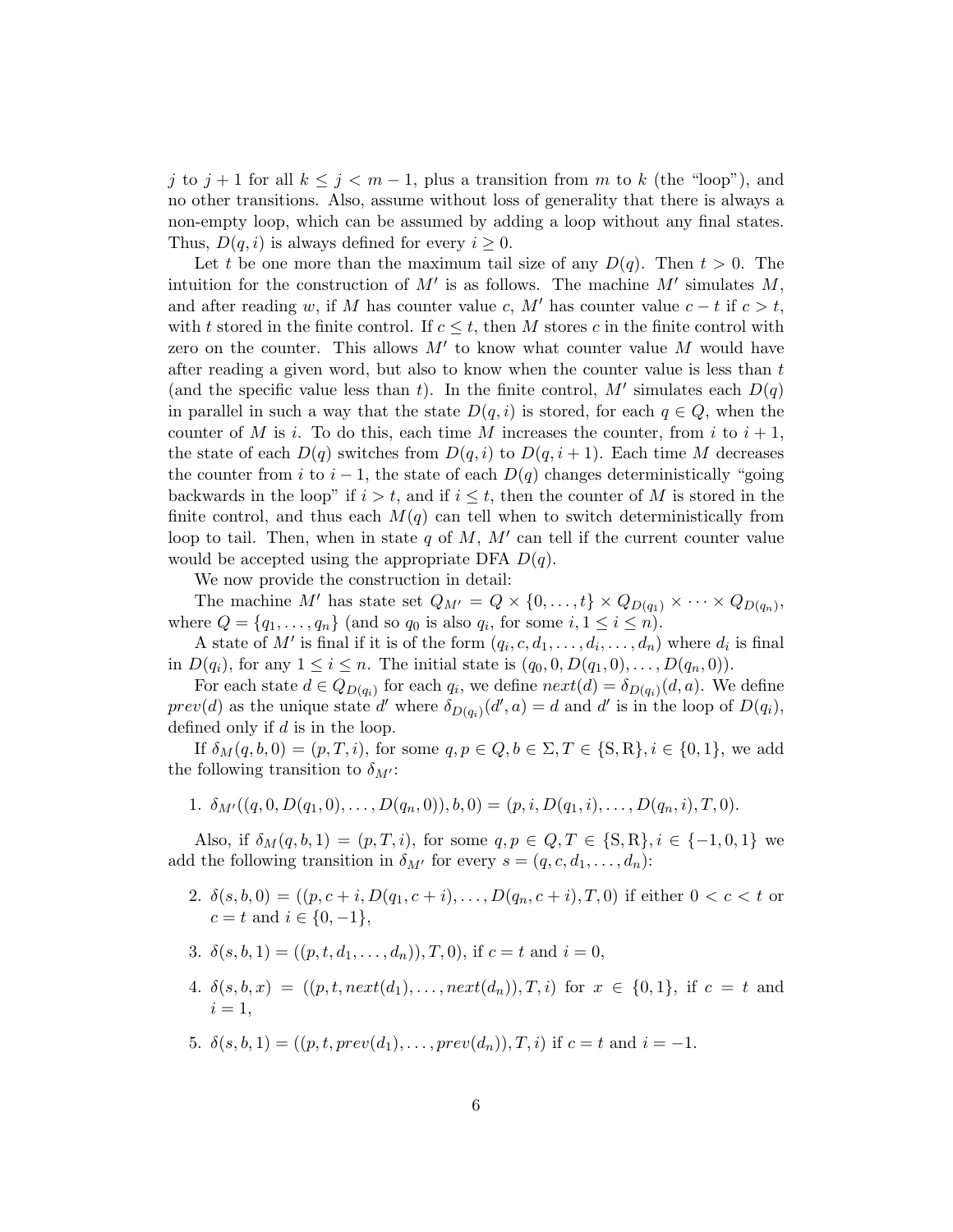We can see that for any counter value *c* and *M*-state *q*,  $next(D(q, c)) = D(q, c+)$ 1). Additionally, if  $c > t$ , then  $c - 1 \geq t$ , meaning that  $D(q, c - 1)$  must be in the loop of the unary DFA  $D(q)$ . Thus,  $prev(D(q, c)) = D(q, c - 1)$ .

**Claim 1.** Let  $w \in \Sigma^*$ . For all  $m \in \mathbb{N}_0$ , if  $(q_0, w = uv, 0) \vdash_M^m (q, v, c)$  for some  $u, v \in \Sigma^*$ *, then* 

$$
((q_0, 0, D(q_1, 0), \ldots, D(q_n, 0)), uv, 0) \vdash_M^{m} ((q, t, D(q_1, c), \ldots, D(q_n, c)), v, c-t),
$$

*when*  $c > t$ *, and* 

$$
((q_0, 0, D(q_1, 0), \ldots, D(q_n, 0)), uv, 0) \vdash_{M'}^m ((q, c, D(q_1, c), \ldots, D(q_n, c)), v, 0),
$$

*when*  $c \leq t$ *.* 

*Proof.* We perform induction on *m*.

If  $m = 0$  then  $q = q_0, u = \lambda, c = 0, c \leq t$ , thus the second condition is true.

Consider  $m \geq 0$ , and assume the implication holds for m. We will show it holds for  $m + 1$ .

Suppose  $(q_0, uv, 0) \vdash_M^{m+1} (q, v, c)$ . Then for some state  $p \in Q$ ,  $a \in \Sigma \cup \{\lambda\},$ and  $c' \in \mathbb{N}_0$ , we have  $(q_0, uv, 0) \vdash_M^m (p, av, c') \vdash_M^1 (q, v, c)$ . We know that  $c \in$  $\{c' - 1, c', c' + 1\}.$ 

**Case:**  $c > t, c' > t$ . By our hypothesis, we have

$$
((q_0, 0, D(q_1, 0), \ldots, D(q_n)), uv, 0) \vdash_{M'}^m ((p, t, D(q_1, c'), \ldots, D(q_n, c')), av, c' - t).
$$

If  $c = c' - 1$ , then we know that  $((p, t, D(q_1, c'), \ldots, D(q_n, c'))$ ,  $av, c' - t$ )  $\vdash_{M'}$  $((q, t, D(q_1, c), \ldots, D(q_n, c)), v, c - t)$  by transition rule (5).

If  $c = c'$ , then we know that

$$
((p, t, D(q_1, c'), \ldots, D(q_n, c')), av, c' - t) \vdash_{M'} ((q, t, D(q_1, c), \ldots, D(q_n, c)), v, c - t)
$$

by transition rule (3).

If  $c = c' + 1$ , then we know

$$
((p, t, D(q_1, c'), \ldots, D(q_n, c')), av, c' - t) \vdash_{M'} ((q, t, D(q_1, c), \ldots, D(q_n, c)), v, c - t)
$$

by transition rule (4).

**Case:**  $c > t, c' \leq t$ . Then we know that  $c' = t$  and  $c = t + 1$ . By our hypothesis, we have:

$$
((q_0, 0, D(q_1, 0), \ldots, D(q_n, 0)), uv, 0) \vdash_{M'}^m ((p, t, D(q_1, t), \ldots, D(q_n, t)), av, 0),
$$

 $a \in \Sigma \cup \{\lambda\}$ . So by transition rule (4) we have

 $((p, t, D(q_1, t), \ldots, D(q_n, t)), av, 0) \vdash_{M'} ((q, t, D(q_1, t + 1), \ldots, D(q_n, t + 1)), v, 1),$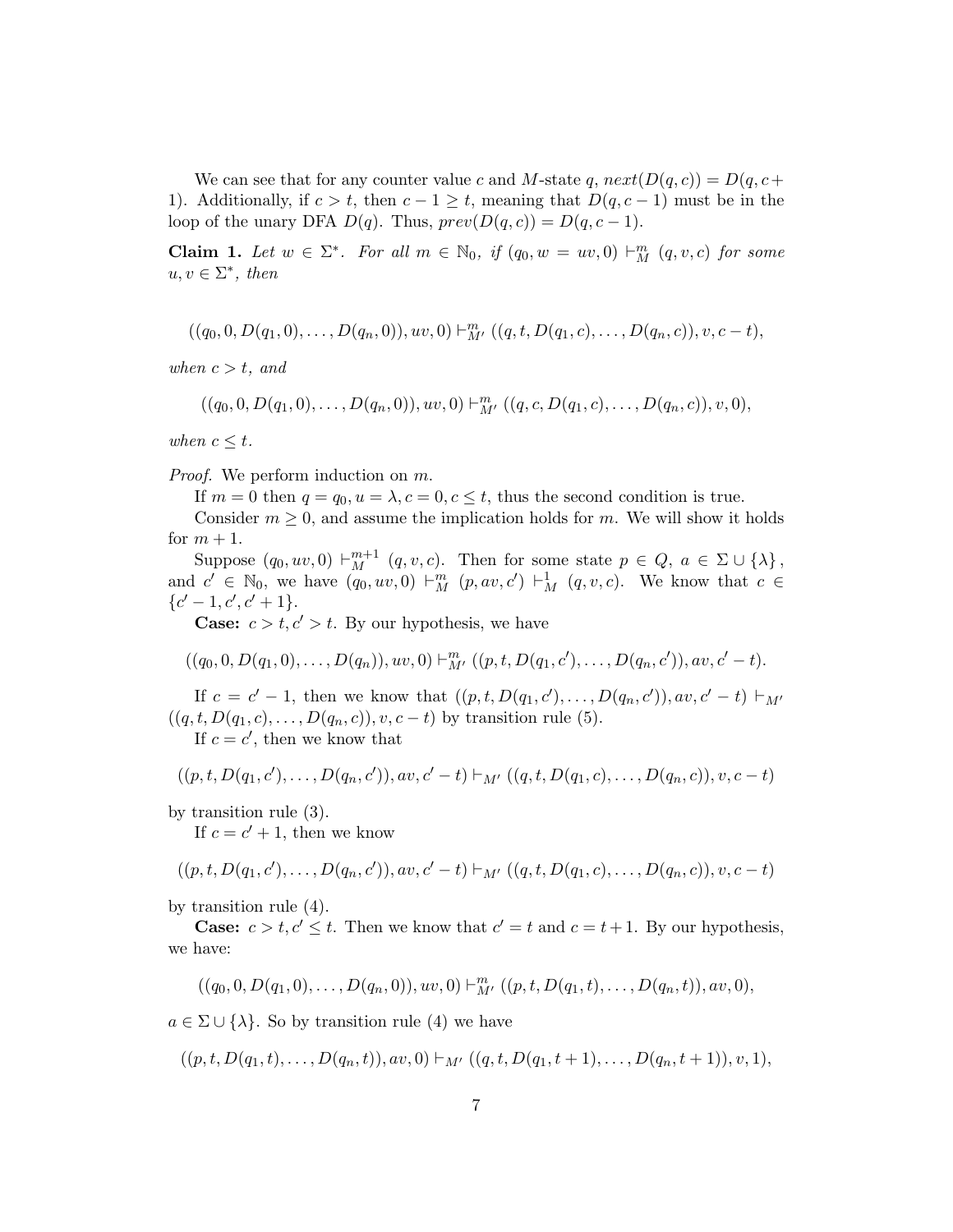which is valid since  $1 = c - c' = c - t$ .

**Case:**  $c \le t, c' \le t$ . By our hypothesis we have

$$
((q_0, 0, D(q_1, 0), \ldots, D(q_n, 0)), uv, 0) \vdash_M^m ((p, c', D(q_1, c'), \ldots, D(q_n, c')), av, 0),
$$

 $a \in \Sigma \cup \{\lambda\}.$ 

If  $c = c' - 1$ ,  $c = c'$  or  $c = c' + 1$ , then the implication holds by transition rule (2), unless  $c' = 0$ , in which case it holds by transition rule (1).

**Case:**  $c \le t, c' > t$ . Then we know  $c = t$  and  $c' = t + 1$ . By our hypothesis we have  $((q_0, 0, D(q_1, 0), \ldots, D(q_n, 0)), uv, 0) \vdash_{M'}^{m} ((p, t, D(q_1, t + 1), \ldots, D(q_n, t +$ 1),  $av, 1$ , for some  $a \in \Sigma \cup \{\lambda\}$ . The implication then holds from transition rule (5), since  $c = t$  and  $t$  is one more than the largest tail, which means  $D(q_j, t)$  is still in the loop, for every  $j, 1 \leq j \leq n$ .

Thus we have shown that the implication true for  $M'$  in  $m + 1$  steps, and is therefore true for all *m*.  $\Box$ 

**Claim 2.** Let  $w \in \Sigma^*$ . For all  $m \in \mathbb{N}_0$ , if

$$
((q_0, 0, D(q_1, 0), \ldots, D(q_n, 0)), w = uv, 0) \vdash_{M'}^m ((q, d, q'_1, \ldots, q'_n), v, e)
$$

and c is the number of transitions used in the derivation where  $i = 1$  in the con*struction, minus the number of transitions used where*  $i = -1$  *in the construction, then the following are true:*

- $q'_{j} = D(q_{j}, c)$ *, for*  $1 \leq j \leq n$ *,*
- $d = t, e = c t$  when  $c > t$ ,
- $d = c, e = 0$  when  $c \leq t$ ,
- $(q_0, w = uv, 0) \vdash_M^m (q, v, c)$ .

*Proof.* We perform induction on *m*.

If  $m = 0$  then  $q = q_0, u = \lambda, c = 0 \lt t, d = e = 0$ , and the conclusion is true. Suppose  $((q_0, 0, d(q_1, 0),..., d(q_n)), uv, 0) \vdash_{M'}^{m+1} ((q, d, q'_1,..., q'_n), v, e)$ . Then

$$
((q_0, 0, d(q_1, 0),..., d(q_n)), uv, 0) \quad \vdash^m_{M'} \quad ((q', d', q''_1, ..., q''_n), av, e') \newline \vdash_M \quad ((q, d, q'_1, ..., q'_n), v, e),
$$

 $a \in \Sigma \cup \{\lambda\}$  by some transition *t*. Let *c'* be the number of transitions used in the first *m* transitions of the derivation where  $i = 1$ , minus those where  $i = -1$ . Then, by the hypothesis,

- $((q_0, 0, d(q_1, 0), \ldots, d(q_n)), uv, 0) \vdash^m_{M'} ((q', d', D(q_1, c'), \ldots, D(q_n, c'), av, e'),$
- $d' = t, e' = c' t$ , when  $c' > t$ , and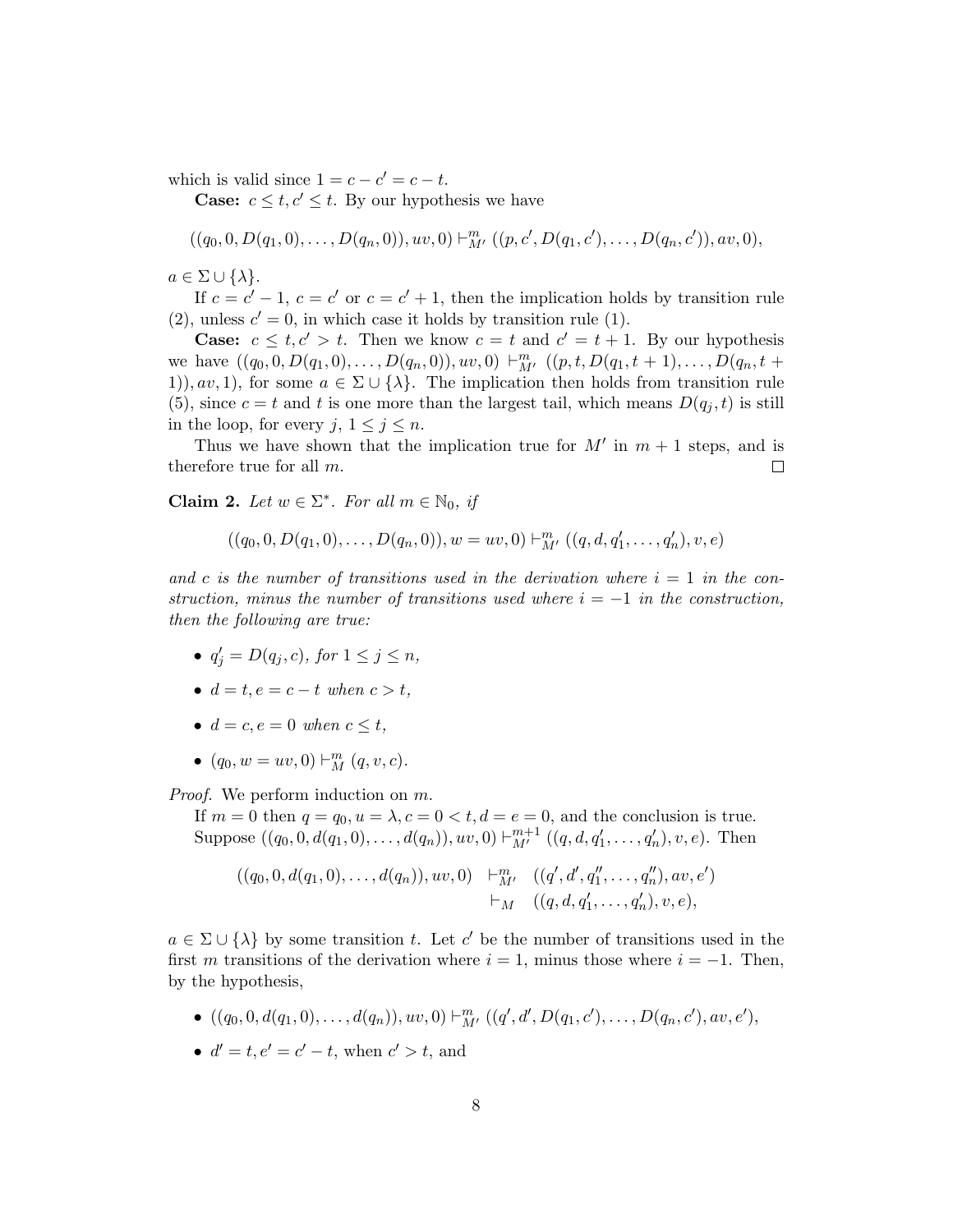- $d' = c', e' = 0$ , when  $c' \leq t$  and
- $(q_0, uv, 0) \vdash_M^m (q', av, c').$

Suppose that  $c' > t$ . Then

$$
((q_0, 0, d(q_1, 0),..., d(q_n)), uv, 0) \quad \vdash^m_{M'} \quad ((q', t, D(q_1, c'),..., D(q_n, c')), av, c' - t) \qquad \vdash_M \quad ((q, d, q'_1,..., q'_n), v, e),
$$

 $a \in \Sigma \cup \{\lambda\}$  by some transition *t*. If *t* is created from a transition where  $i = 1$ , this must be of type (4), and let  $c = c' + 1$  then  $q'_{j} = D(q_{j}, c), 1 \leq j \leq n, d = t, e = c - t$ , and thus  $(q_0, uv, 0) \vdash_M^* (q, v, c)$ . If *t* is created from a transition where  $i = 0$ , this must be of type (4),  $c = c', q'_{j} = D(q_{j}, c), 1 \leq j \leq n, d = t, e = c - t$ , and thus  $(q_0, uv, 0) \vdash_M^* (q, v, c)$ . If *t* is created from a transition where  $i = -1$ , then *t* must be of type (5), and let  $c = c' - 1$  then  $c \ge t$ ,  $q'_j = D(q_j, c)$ ,  $1 \le j \le n$ ,  $d = t$ ,  $e = c - t$  $(\text{and so } d = c \text{ and } e = 0 \text{ if } c = t), \text{ and thus } (q_0, uv, 0) \vdash_M^* (q, v, c).$ 

If  $c' \leq t$ , the proof is also similar.

$$
\qquad \qquad \Box
$$

As a result of this claim, we can see that,  $(q_0, w\$ , 0) \vdash\_M^\* (q, \\$, c), where  $(q, \$, c)$ is the first configuration reaching \$, if and only if

$$
((q_0, 0, D(q_1, 0), \ldots, D(q_n, 0)), w, 0) \vdash^*_{M'} ((q, t, D(q_1, c), \ldots, D(q_n, c)), \lambda, c - t)
$$

if *c>t* and

$$
((q_0, 0, D(q_1, 0), \ldots, D(q_n, 0)), w, 0) \vdash^*_{M'} ((q, c, D(q_1, c), \ldots, D(q_n, c)), \lambda, 0)
$$

if  $c \leq t$ . Then, M accepts w if and only if  $a^c \in D(q)$ , by our definition of  $D(q)$ . And *M'* accepts *w* if and only if  $D(q, c)$  is final in  $D(q)$ , which again happens if and only if  $a^c \in D(q)$ . So *M* accepts *w* by final state if and only if *M'* accepts *w* by final state without end-marker. state without end-marker.

We will extend these closure results with a lemma about prefix-free  $DCM_{NE}$ languages. It was shown in [4] that a regular language is prefix-free if and only if there is a non-exiting DFA (defined just like with counter machines above, where there are no transitions defined on final states) accepting the language.

**Lemma 2.** Let  $L \in \text{DCM}_{\text{NE}}$ . Then L is prefix-free if and only if there exists a DCM*machine M accepting L by final state without end-marker which is non-exiting.*

*Proof.* Let  $L \in \text{DCM}_{\text{NE}}$ , with *M* a machine accepting *L* by final state without end-marker.

 $(\implies)$  Suppose *L* is prefix-free. Construct *M'* from *M* such that all transitions defined on final states are removed, and so  $M'$  is not non-exiting. Then  $L(M') \subseteq$  $L(M)$  since all transitions of M' are in M. Let  $q_f$  be a final state with outgoing transitions in M. For every *w* leading to state  $q_f$  in M, wx is not accepted for any x.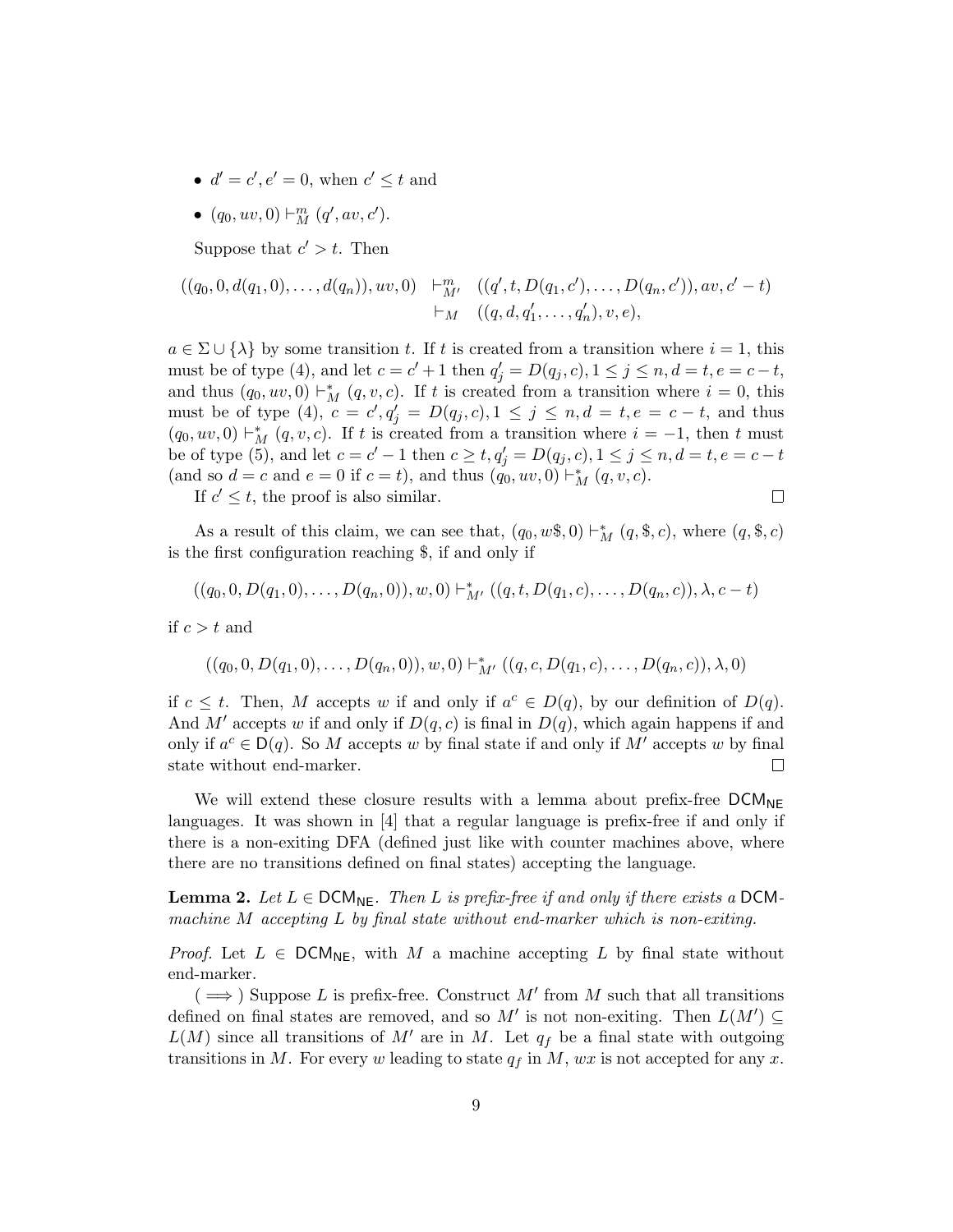Then, we can accept  $w \in M'$  since M accepts L by final state without end-marker, thus removing transitions of  $q_f$  that will not disrupt the acceptance of *w* in  $M'$ . Thus  $L(M) \subseteq L(M')$  as well.

 $($   $\Leftarrow$   $)$  Suppose *M* is non-exiting accepting *L* by final state without end-marker. Consider  $w \in L$ . Then after reading *w*, there are no transitions to follow, so *wx* is not accepted for any *x*. Thus *L* is prefix-free.

From this, we obtain a special case where DCM is closed under concatenation, if the first language can be both accepted by final state without end-marker, and is prefix-free. The construction considers a non-exiting machine accepting  $L_1$  by final state without end-marker, where transitions into its final state are replaced by transitions into the initial state of the machine accepting *L*2.

**Proposition 1.** Let  $L_1 \in \text{DCM}_{\text{NE}}(k, l), L_2 \in \text{DCM}(k', l')$ , with  $L_1$  prefix-free. Then  $L_1L_2 \in \text{DCM}(k + k', \max(l, l')).$ 

*Proof.* Our construction is simple. Consider non-exiting *M*<sup>1</sup> accepting *L*<sup>1</sup> by final state without end-marker, and  $M_2$  accepting  $L_2$ . We form  $M'$  where  $L(M') = L_1 L_2$ . Indeed,  $M'$  has the states and transitions from  $M_1, M_2$  combined, with the start state of *M*<sup>1</sup> as its start state. Any transition into an accepting state of *M*<sup>1</sup> is replaced by an equivalent transition into the starting state of *M*2. The accepting states are the accepting states of *M*2. The machine has separate counters for the counters of *M*<sup>1</sup> and *M*2, each of which performs the same reversals they would in their original machine.

If  $w \in L_1$  and  $x \in L_2$ , then  $wx \in L(M')$ . Since  $M_1$  accepts without end-marker, we know reading  $w$  in  $M_1$  immediately leads to an accepting state in  $M_1$ , even without reading \$. So, in  $M'$ , we know that reading  $w$  will lead to the start state of  $M_2$ . Reading x from the start of  $M_2$  leads to an accepting state, since  $x \in L_2$ . Thus reading  $x$  from the start of  $M_2$  in  $M'$  leads to acceptance.

If  $y \in L(M')$ , then reading *y* lead to some accepting state of  $M_2$ . M' starts in the start of *M*1, so the only path to an accepting state is through the start of  $M_2$ . Thus there is some division of *y* into *w*, *x* where reading *w* in  $M_1$  leads to acceptance (because it leads to the start state of  $M_2$  in  $M'$ ), and reading  $x$  in  $M_2$ leads to acceptance, because we got to an accepting state in  $M'$ . Thus  $y \in L_1L_2$ .

If we remove the condition that *L*<sup>1</sup> is prefix-free however, the proposition is no longer true, as we will see in the next section that even the regular language  $\Sigma^*$ (which is in  $DCM_{NE}(0,0)$ ) concatenated with a DCM language produces a language outside DCM.

**Corollary 1.** Let  $L \in \text{DCM}(k, l), R \in \text{REG}$ , where R is prefix-free. Then  $RL \in$  $DCM(k, l)$ .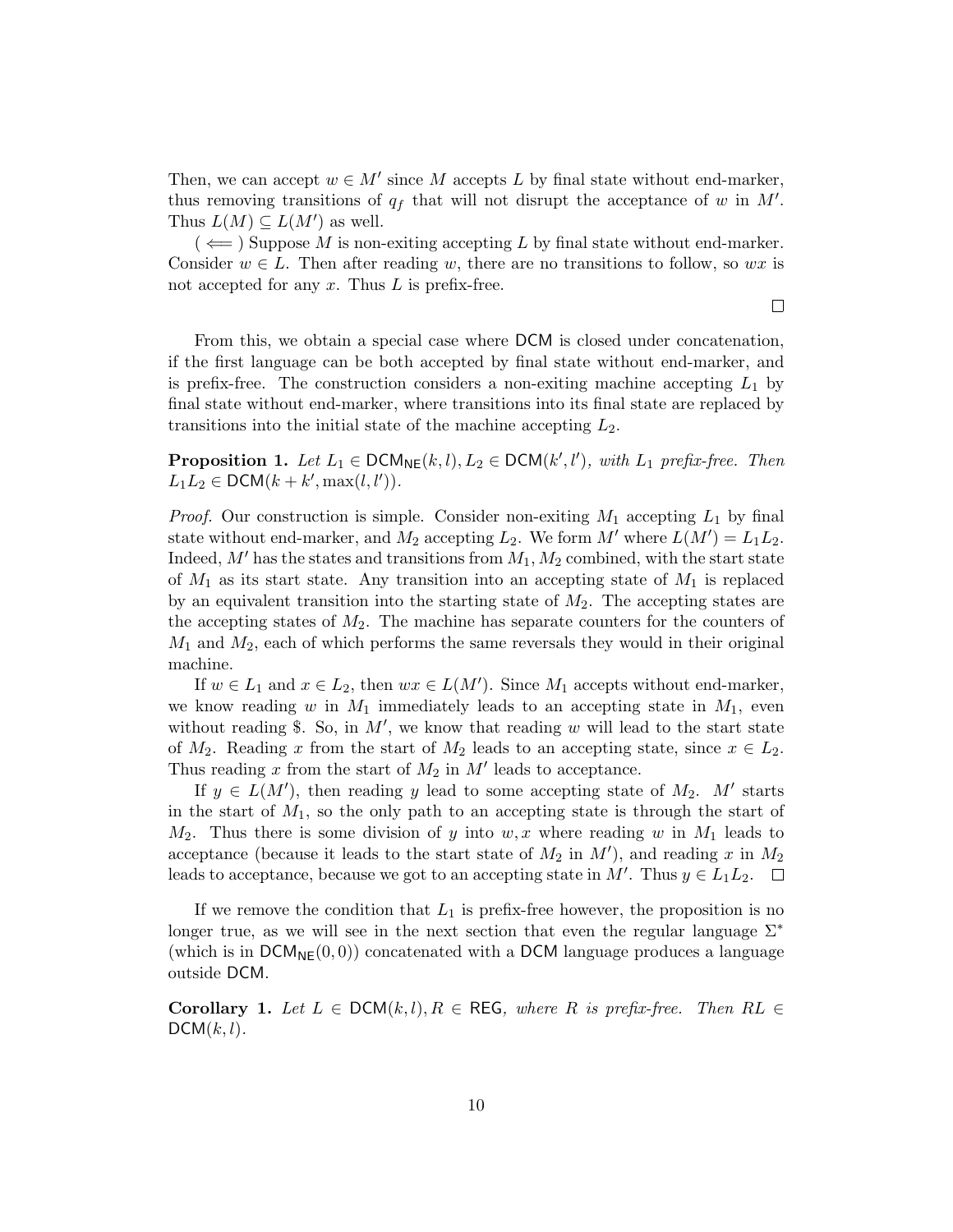In contrast to left concatenation of a regular language with a DCM language (Corollary 1), where it is required that *R* be prefix-free (the regular language is always in  $DCM_{NE}$ ), for right concatenation, it is only required that it be a  $DCM_{NE}$ language. We will see in the next section that this is not true if the restriction that *L* accepts by final state without end-marker is removed.

**Proposition 2.** Let  $L \in \text{DCM}_{\text{NE}}(k,l)$ ,  $R \in \text{REG}$ . Then  $LR \in \text{DCM}_{\text{NE}}(k,l)$ . Also,  $\text{pref}^{-1}(L) \in \text{DCM}_{\text{NE}}(k,l).$ 

*Proof.* Let  $M_1 = (k, Q_1, \Sigma, \mathcal{F}, \delta_1, q_1, F_1)$  be a DCM machine accepting L by final state without end-marker. Let  $M_2 = (Q_2, \Sigma, \delta_2, q_2, F_2)$  be a DFA accepting R. A DCM machine  $M'$  will be built that will accept  $LR$  by final state without end-marker. Assume without loss of generality that *M*<sup>1</sup> reads all the way to the end of every input.

Intuitively,  $M' = (k, Q', \Sigma, \mathcal{F}, \delta', q', F')$  will simulate  $M_1$  while also storing a subset of  $Q_2$  in the second component of the state. Every time it reaches a final state of  $M_1$ , it places the initial state of  $M_2$  in the second component. And, then it continues to simulate  $M_1$ , while in parallel simulating the DFA  $M_2$  on every state in the second component in parallel.

Formally,  $Q' = Q_1 \times 2^{Q_2}$ ,  $q' = (q_1, \emptyset)$  if  $q_1 \notin F_1$  and  $q' = (q_1, \{q_2\})$  otherwise,  $F' = \{(q, X) | q \in Q, X \cap F_2 \neq \emptyset\}$  and  $\delta'$  is defined as follows: For every transition,  $\delta_1(q, a, x) = (p, T, i_1, \ldots, i_k), p, q \in Q, a \in \Sigma, x \in \{0, 1\}, T \in$  ${S, R}, i_j \in \{-1, 0, 1\}, 1 \leq j \leq k$ , introduce  $\delta'((q, Y), a, x) = ((p, Z), T, i_1, \ldots, i_k),$ for all  $Y \in 2^{Q_2}$ , where

- 1.  $Z = Y$  if  $T = S$  and  $p \notin F_1$ ,
- 2.  $Z = \delta_2(Y, a)$  if  $T = R$  and  $p \notin F_1$ ,
- 3.  $Z = Y \cup \{q_2\}$  if  $T = S$  and  $p \in F_1$ ,
- 4.  $Z = \delta_2(Y, a) \cup \{q_2\}$  if  $T = R$  and  $p \in F_1$ .

Claim 3.  $L(M_1)L(M_2) \subseteq L(M')$ .

*Proof.* Let  $uv \in \Sigma^*$ , where  $u \in L(M_1), v \in L(M_2)$ . Then there is a derivation  $(p_1, u_1, i_1(1), \ldots, i_k(1)) \vdash_M \cdots \vdash_M (p_n, u_n, i_1(n), \ldots, i_k(n))$  where  $p_1 = q_1, u_1 =$  $uv, i_1(1) = \cdots = i_k(1) = 0, p_n \in F_1, u_n = v$ , and the last transition applied reads a letter (moves right) since *M*<sup>1</sup> accepts by final state without end-marker. Furthermore, since  $M_1$  reads every input,  $(p_n, u_n, i_1(n), \ldots, i_k(n)) \vdash_{M_1}^* (p', \lambda, i_1, \ldots, i_k)$  for some  $p' \in Q_1, i_j \in \mathbb{N}_0, 1 \le j \le k$ . So by the construction  $((q_1, Y_1), uv, 0, ..., 0) \vdash_M^*$  $((p_n, Y_n), v, i_1(n), \ldots, i_k(n))$ , either this sequence is of length 0, or longer where the last transition applied reads a letter, and since  $p_n \in F_1$ , the last transition applied was of type 4 above. In both cases,  $q_2 \in Y_n$ . In addition, it must be the case that

$$
((p_n, Y_n), v, i_1(n), \ldots, i_k(n)) \vdash^*_{M'} ((p', Y'), \lambda, i_1, \ldots, i_k),
$$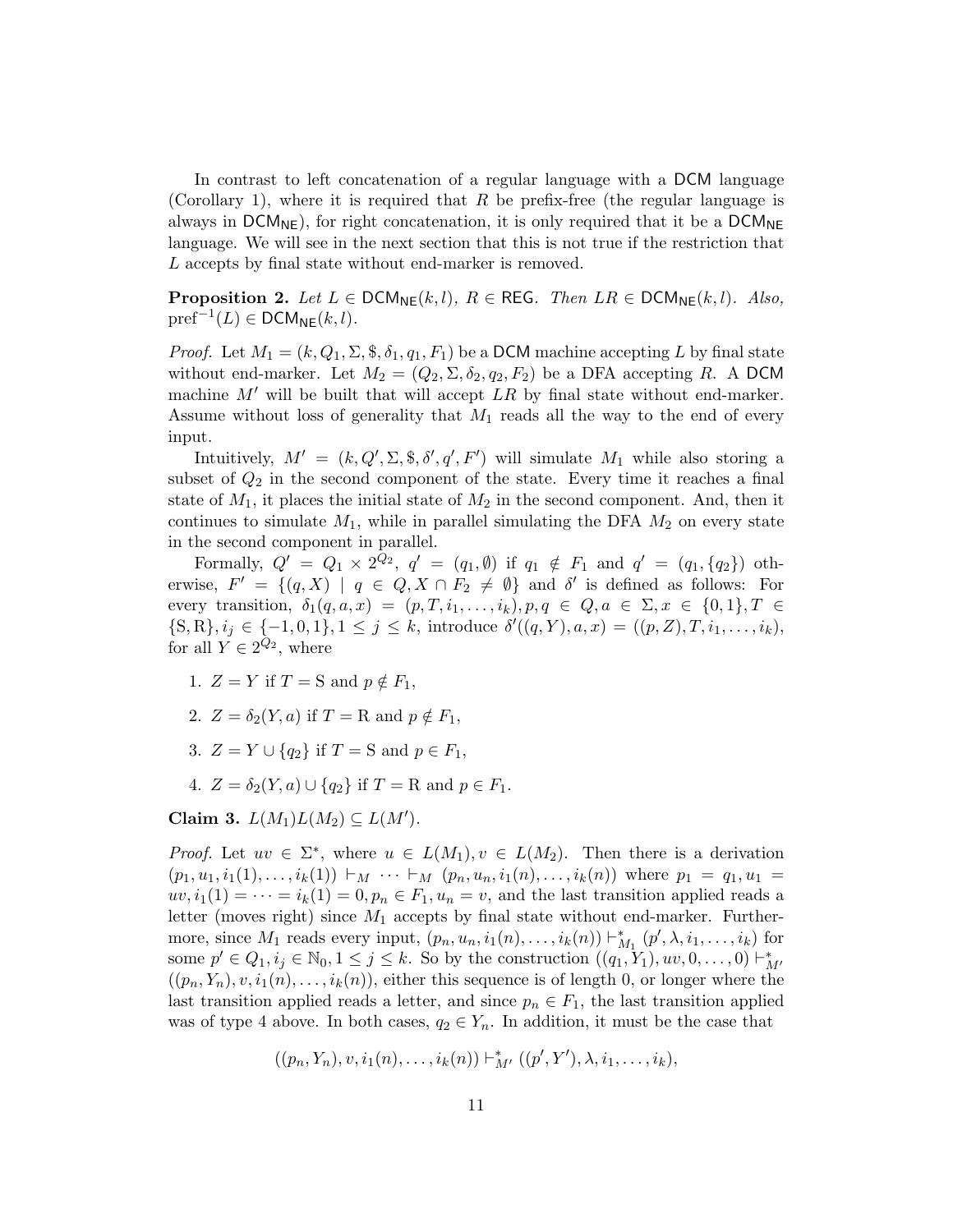and that  $\hat{\delta}(q_2, v) \in Y'$  since every transition applied to  $M_1$  while reading *v* that consumes an input letter, also changes state via that letter according to the DFA  $M_2$ . Thus, there is a final state from  $F_2$  in  $Y'$  causing  $M'$  to also accept.  $\Box$ 

Claim 4.  $L(M') \subseteq L(M_1)L(M_2)$ 

*Proof.* Let  $w \in L(M')$ . Then,

$$
((q_1,Y_1),w_1,i_1(1),\ldots,i_k(1))\vdash_{M'}\cdots\vdash_{M'}((p_n,Y_n),w_n,i_1(n),\ldots,i_k(n)),
$$

where  $w_1 = w, q' = (q_1, Y_1), i_1(1) = \cdots = i_k(1) = 0, Y_n \cap F_2 \neq \emptyset, w_n = \lambda$ . Let  $q_f$  be some state in  $F_2 \cap Y_n$ . Then, by the construction, there exists some *j*,  $1 \leq j \leq n$ such that  $p_j \in F_1, q_2 \in Y_j$ , and for every transition from the *j*th configuration to the last one, while reading  $w_j$ , the sets  $Y_j, \ldots, Y_n$  consecutively stay the same on a stay transition, and on a right transition that consumes the next input letter of  $w_j$ , puts the state  $\hat{\delta}_2(q_2, w'_j)$ , for each consecutive prefix of  $w'_j$  of  $w_j$  in the sets  $Y_j, \ldots, Y_n$ . Hence,  $w_j \in R$ , and since  $p_j \in F_1$ , it must be that  $ww_j^{-1} \in L(M_1)$ .  $\Box$ 

Hence,  $LR \in \text{DCM}_{\text{NE}}(k,l)$ .

As a corollary, we get that 
$$
DCM(1, l)
$$
 is closed under right concatenation with regular languages. This corollary could also be inferred from the proof in [5] that deterministic context-free languages are closed under concatenation with regular languages.

 $\Box$ 

Corollary 2. Let  $L \in \text{DCM}(1, l)$  and  $R \in \text{REG}$ . Then  $LR \in \text{DCM}(1, l)$ . Corollary 3. If  $L \in \text{DCM}(1, l)$ , then  $\text{pref}^{-1}(L) \in \text{DCM}(1, l)$ .

## 4 Relating (Un)Decidable Properties to Non-closure Properties

In this section, we demonstrate a technique that proves non-closure properties using (un)decidable properties. In particular, we use this technique to prove that some languages are not accepted by  $2DCM(1)s$  (i.e., two-way DFAs with one reversalbounded counter). Since 2DCM(1)s have two-way input and a reversal-bounded counter, it does not seem easy to derive "pumping" lemmas for these machines.  $2DCM(1)$ s are quite powerful, e.g., although the Parikh map of the language accepted by any finite-crossing  $2NCM$  (hence by any NCM) is semilinear [7],  $2DCM(1)s$ can accept non-semilinear languages. For example,  $L_1 = \{a^i b^k \mid i, k \geq 2, i \text{ divides } k\}$ can be accepted by a 2DCM(1) whose counter makes only one reversal. However, it is known that  $L_2 = \{a^i b^j c^k \mid i, j, k \ge 2, k = ij\}$  cannot be accepted by a 2DCM(1) [8].

We will need the following result (the proof for DCMs is in [7]; the proof for  $2DCM(1)s$  is in [8]):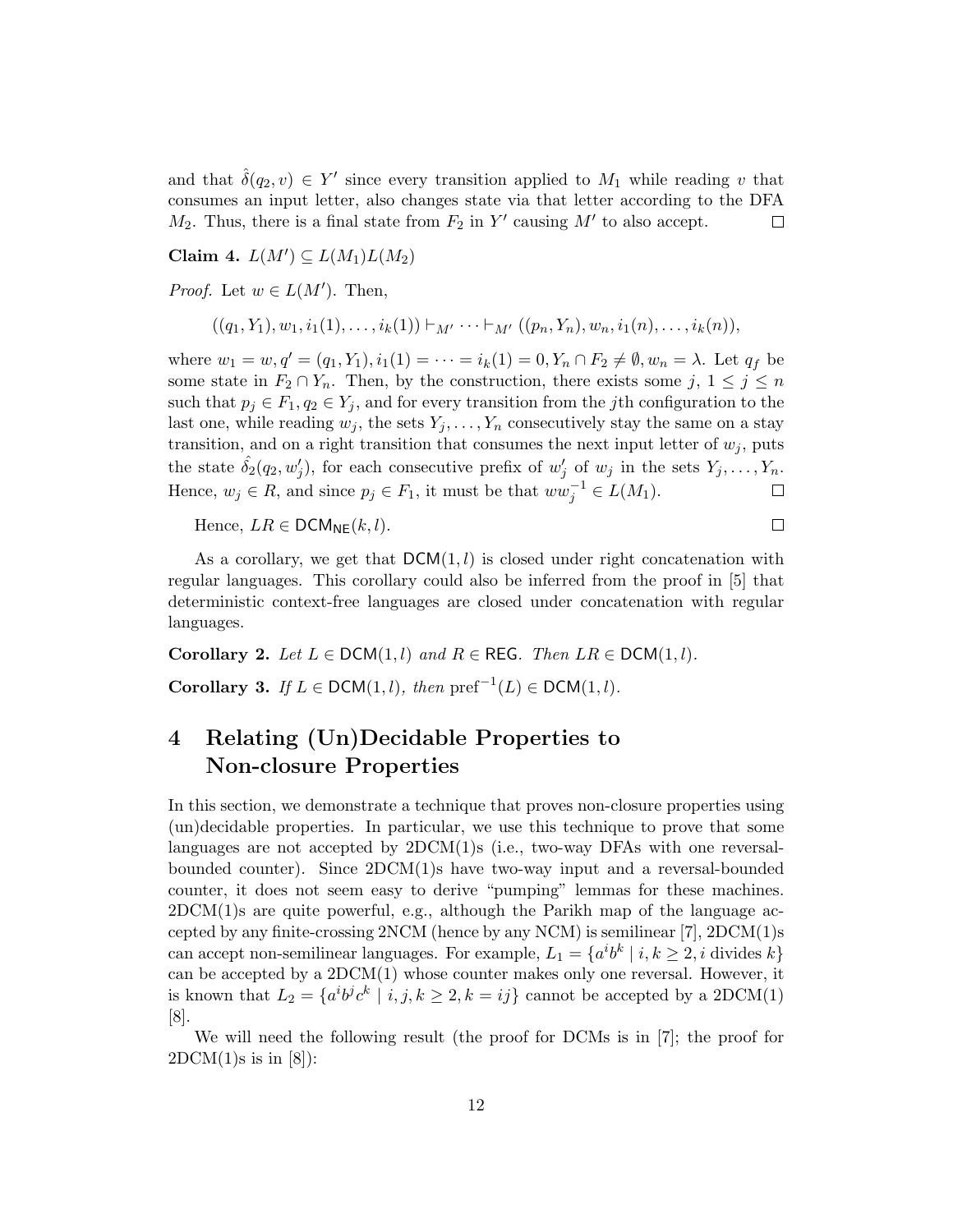#### Theorem 1.

- *1. The class of languages accepted by* DCM*s is closed under Boolean operations. Moreover, the emptiness problem is decidable.*
- *2. The class of languages accepted by* 2DCM(1)*s is closed under Boolean operations. Moreover, the emptiness problem is decidable.*

We note that the emptiness problem for  $2DCM(2)$ s, even when restricted to machines accepting only letter-bounded languages (i.e., subsets of  $a_1^* \cdots a_k^*$  for some  $k \ge 1$  and distinct symbols  $a_1, \ldots, a_k$  is undecidable [7].

We will show that there is a language  $L \in \text{DCM}(1, 1)$  such that  $\inf^{-1}(L)$  is not in DCM  $\cup$  2DCM(1).

The proof uses the fact that that there is a recursively enumerable language  $L_{\text{re}} \subseteq$  $\mathbb{N}_0$  that is not recursive (i.e., not decidable) which is accepted by a detereminstic 2-counter machine [10]. Thus, the machine when started with  $n \in \mathbb{N}_0$  in the first counter and zero in the second counter, eventually halts (i.e., accepts  $n \in L_{\text{re}}$ ).

A close look at the contructions in [10] of the 2-counter machine, where initially one counter has some value  $d_1$  and the other counter is zero, reveals that the counters behave in a regular pattern. The 2-counter machine operates in phases in the following way. The machine's operation can be divided into phases, where each phase starts with one of the counters equal to some positive integer *d<sup>i</sup>* and the other counter equal to 0. During the phase, the positive counter decreases, while the other counter increases. The phase ends with the first counter having value 0 and the other counter having value  $d_{i+1}$ . Then in the next phase the modes of the counters are interchanged. Thus, a sequence of configurations corresponding to the phases will be of the form:

 $(q_1, d_1, 0), (q_2, 0, d_2), (q_3, d_3, 0), (q_4, 0, d_4), (q_5, d_5, 0), (q_6, 0, d_6), \ldots$ 

where the  $q_i$ 's are states, with  $q_1 = q_s$  (the initial state), and  $d_1, d_2, d_3, \ldots$  are positive integers. Note that in going from state  $q_i$  in phase *i* to state  $q_{i+1}$  in phase  $i + 1$ , the 2-counter machine goes through intermediate states.

For each *i*, there are 5 cases for the value of  $d_{i+1}$  in terms of  $d_i$ :  $d_{i+1}$  =  $d_i$ ,  $2d_i$ ,  $3d_i$ ,  $d_i/2$ ,  $d_i/3$ . (The division operation is done only if the number is divisible by 2 or 3, respectively.) The case is determined by  $q_i$ . Thus, we can define a mapping *h* such if  $q_i$  is the state at the start of phase  $i, d_{i+1} = h(q_i)d_i$  (where  $h(q_i)$ ) is  $1, 2, 3, 1/2, 1/3$ .

Note that the second component of the configuration refers to the value of *c*<sup>1</sup> (first counter), while the third component refers to the value of *c*<sup>2</sup> (second counter).

Let *T* be a 2-counter machine accepting a recursively enumberable set  $L_{\text{re}}$  that is not recursive. We assume that  $q_1 = q_s$  is the initial state, which is never re-entered, and if *T* halts, it does so in a unique state  $q_h$ . Let *T*'s state set be *Q*, and 1 be a new symbol.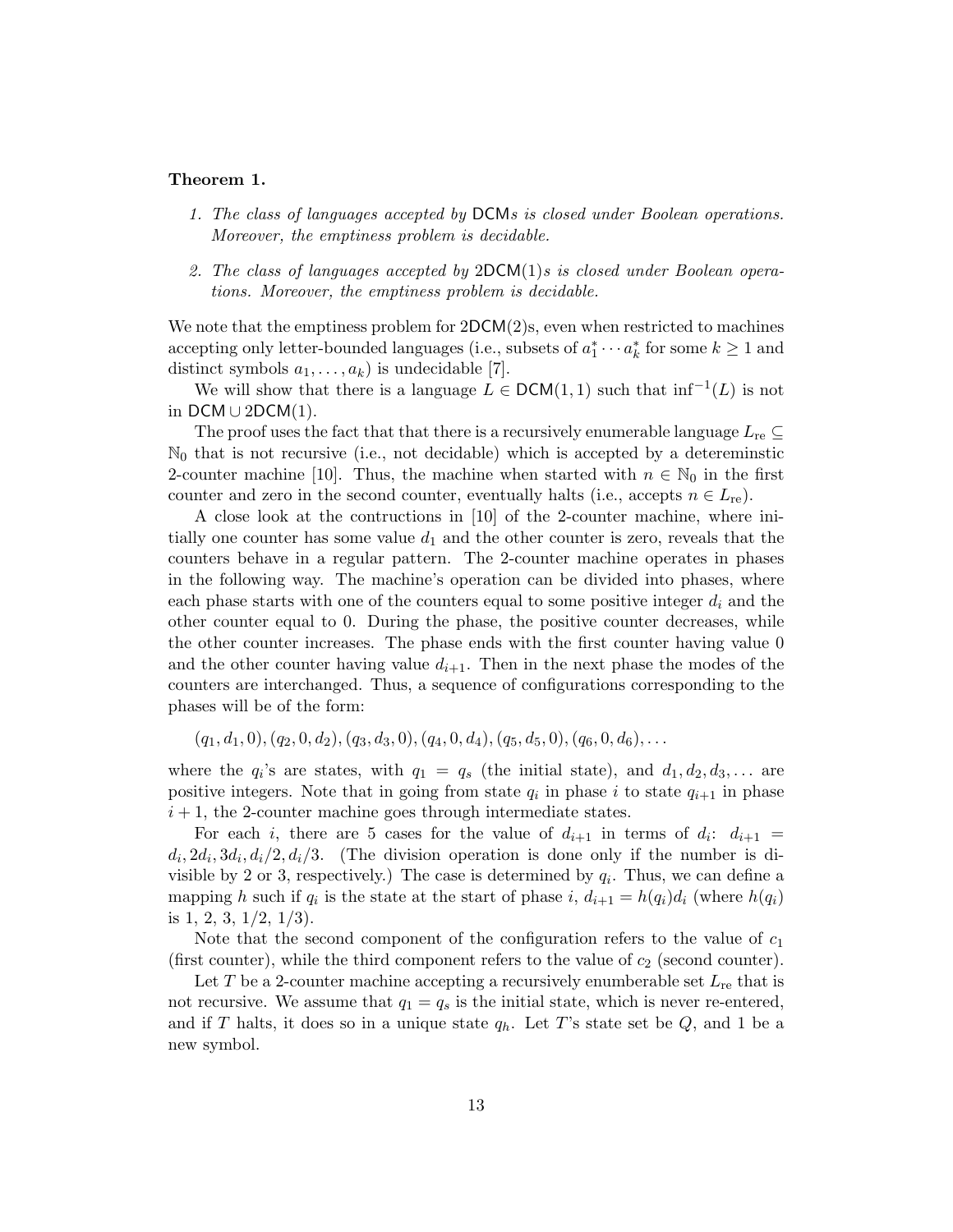In what follows,  $\alpha$  is any sequence of the form  $I_1I_2 \cdots I_{2m}$  (thus we assume that the length is even), where  $I_i = q1^k$  for some  $q \in Q$  and  $k \ge 1$ , represents a possible configuration of  $T$  at the beginning of phase  $i$ , where  $q$  is the state and  $k$  is the value of counter  $c_1$  (resp.,  $c_2$ ) if *i* is odd (resp., even).

Define  $L_0$  to be the set of all strings  $\alpha$  such that

- 1.  $\alpha = \#I_1 \#I_2 \# \cdots \#I_{2m} \#;$
- 2.  $m > 1$ :
- 3. for  $1 \leq j \leq 2m-1$ ,  $I_j \Rightarrow I_{j+1}$ , i.e., if *T* begins in configuration  $I_j$ , then after one phase, *T* is in configuration  $I_{j+1}$  (i.e.,  $I_{j+1}$  is a valid successor of  $I_j$ );

**Lemma 3.**  $L_0$  *is not in* DCM  $\cup$  2DCM(1).

*Proof.* Suppose  $L_0$  is accepted by a DCM (resp., 2DCM(1)). The following is an algorithm to decide, given any *n*, whether *n* is in *L*re.

- 1. Let  $R = \#q_s 1^n((\#Q1^+\#Q1^+))^* \#q_h 1^+\#$ . Clearly R is regular.
- 2. Then  $L' = L_0 \cap R$  is also in DCM (resp., 2DCM(1)) by Theorem 1.
- 3. Check if *L'* is empty. This is possible, since emptiness of DCM (respectively,  $2DCM(1)$  is decidable by Theorem 1.

 $\Box$ 

The claim follows, since  $L'$  is empty if and only if *n* is not in  $L_{\text{re}}$ .

#### 4.1 Non-closure Under Inverse Infix

**Theorem 2.** *There is a language*  $L \in \text{DCM}(1,1)$  *such that*  $\inf^{-1}(L)$  *is not in*  $DCM \cup 2DCM(1)$ .

*Proof.* Let *T* be a 2-counter machine. Let  $L = \{\#q1^m\#p1^n\#\,|\,T\}$  when started in state *q* when one counter has value *m* and the other counter has value 0, does not reach the configuration in the next phase where the counter become zero, the other counter has value *n*, and the state is *p}*. Thus,  $L = \{I \# I' \mid I \text{ and } I' \text{ are } I \}$ configurations of *T*, and *I'* is not a valid successor of  $I$ *}*. Clearly, *L* can be accepted by a  $DCM(1, 1)$ .

Let  $\Sigma$  be the alphabet over which *L* is defined. We claim that  $L_1 = \inf^{-1}(L)$  is not in DCM $\cup$ 2DCM(1). Otherwise, by Theorem 1,  $\overline{L_1}$  (the complement of  $L_1$ ) is also in DCM  $\cup$  2DCM(1), and  $\overline{L_1} \cap (\#Q1^+ \#Q1^+)^+ \# = L_0$  would be in DCM  $\cup$  2DCM(1).<br>This contradicts Lemma 3. This contradicts Lemma 3.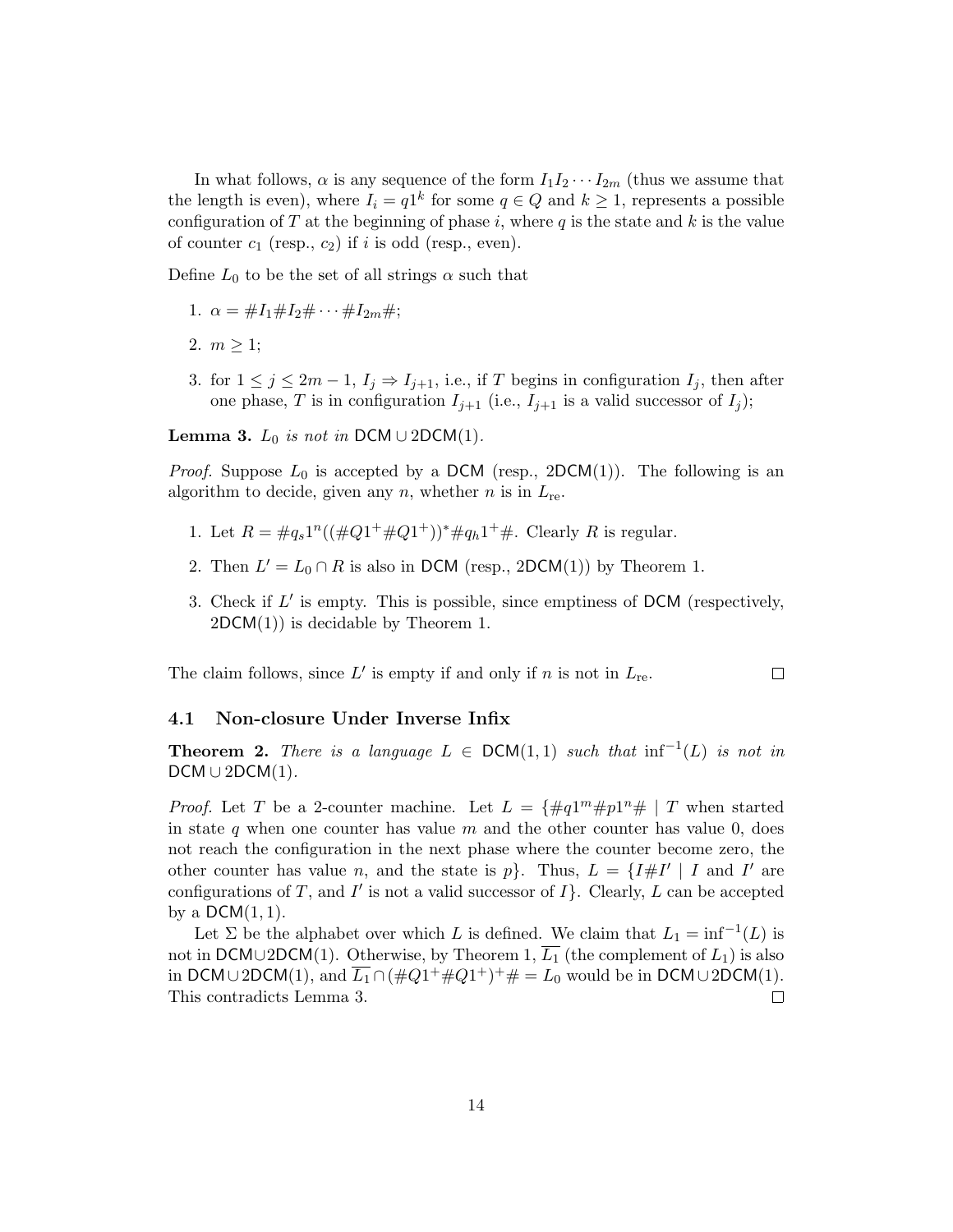#### 4.2 Non-closure Under Inverse Prefix

**Theorem 3.** There exists a language L such that  $L \in \text{DCM}(2,1)$  and  $L \in 2\text{DCM}(1)$ *(which makes only 1 turn on the input and 1 reversal on the counter) such that*  $\text{pref}^{-1}(L) = L\Sigma^* \notin \text{DCM} \cup 2\text{DCM}(1)$ .

*Proof.* Consider  $L = {\#w\# | w \in \{a, b, \# \}^*, |w|_a \neq |w|_b\}$ . Clearly, *L* can be accepted by a  $DCM(2,1)$  and by a  $2DCM(1)$  which makes only 1 turn on the input and 1 reversal on the counter.

Suppose to the contrary that  $\text{pref}^{-1}(L) \in \text{DCM} \cup 2\text{DCM}(1)$ . Then,  $L' \in \text{DCM} \cup$  $2DCM(1)$ , where

$$
L' = \text{pref}^{-1}(L) \cap (\#\{a,b,\#\}^* \#) = \{\#w_1 \cdots \#w_n\# \mid \exists i. |w_1 \cdots w_i|_a \neq |w_1 \cdots w_i|_b\}.
$$

We know that  $DCM$  and  $2DCM(1)$  are closed under complement. So we can see that  $L'' \in \text{DCM} \cup 2\text{DCM}(1)$ , where we define

$$
L'' = \overline{L'} \cap (\#a^*b^*)^+ \# = \left\{ \#a^{k_1}b^{k_1} \# \cdots \#a^{k_m}b^{k_m} \# \mid m > 0 \right\}.
$$

We will show that  $L''$  is not in DCM $\cup$ 2DCM(1). Suppose  $L''$  is in DCM $\cup$ 2DCM(1). Define two languages:

- $L_1 = {\{\#1^{k_1} \#1^{k_1} \# \cdots \#1^{k_m} \#1^{k_m} \# \mid m \geq 1, k_i \geq 1 \},\}$
- $L_2 = {\#1^{k_0} \#1^{k_1} \#1^{k_1} \# \cdots \#1^{k_{m-1}} \#1^{k_{m-1}} \#1^{k_m} \# \mid m \geq 1, k_i \geq 1}.$

Note that  $L_1$  and  $L_2$  are similar. In  $L_1$ , the odd-even pairs of 1's are the same, but in  $L_2$ , the even-odd pairs of 1's are the same. Clearly, if  $M''$  in DCM  $\cup$  2DCM(1) accepts  $L''$ , then we can construct (from  $M''$ )  $M_1$  and  $M_2$  in DCM  $\cup$  2DCM(1) to accept *L*<sup>1</sup> and *L*2, respectively.

We now refer to the language  $L_0$  that was shown not to be in  $DCM \cup 2DCM(1)$ in Lemma 3. We will construct a DCM (resp.,  $2DCM(1)$ ) to accept  $L_0$ , which would be a contradiction. Define the languages:

- $L_{odd} = \{ \#I_1 \#I_2 \# \cdots \#I_{2m} \mid m \ge 1, I_1, \cdots, I_{2m} \text{ are configurations of the 2-}$ counter machine *T*, for odd *i*,  $I_{i+1}$  is a valid successor of  $I_i$ .
- $L_{even} = \{ \#I_1 \#I_2 \# \cdots \#I_{2m} \mid m \geq 1, I_1, \cdots, I_{2m} \text{ are configurations of the } \}$ 2-counter machine *T*, for even *i*,  $I_{i+1}$  is a valid successor of  $I_i$ .

Clearly,  $L_0 = L_{odd} \cap L_{even}$ . Since DCM (rersp., 2DCM(1)) is closed under intersection, we need only to construct two DCMs (resp., 2DCM(1)s) *Modd* and *Meven* accepting *Lodd* and *Leven*, respectively. We will only describe the construction of *Modd*, the construction of *Meven* being similar.

**Case:**  $L''$  not in DCM.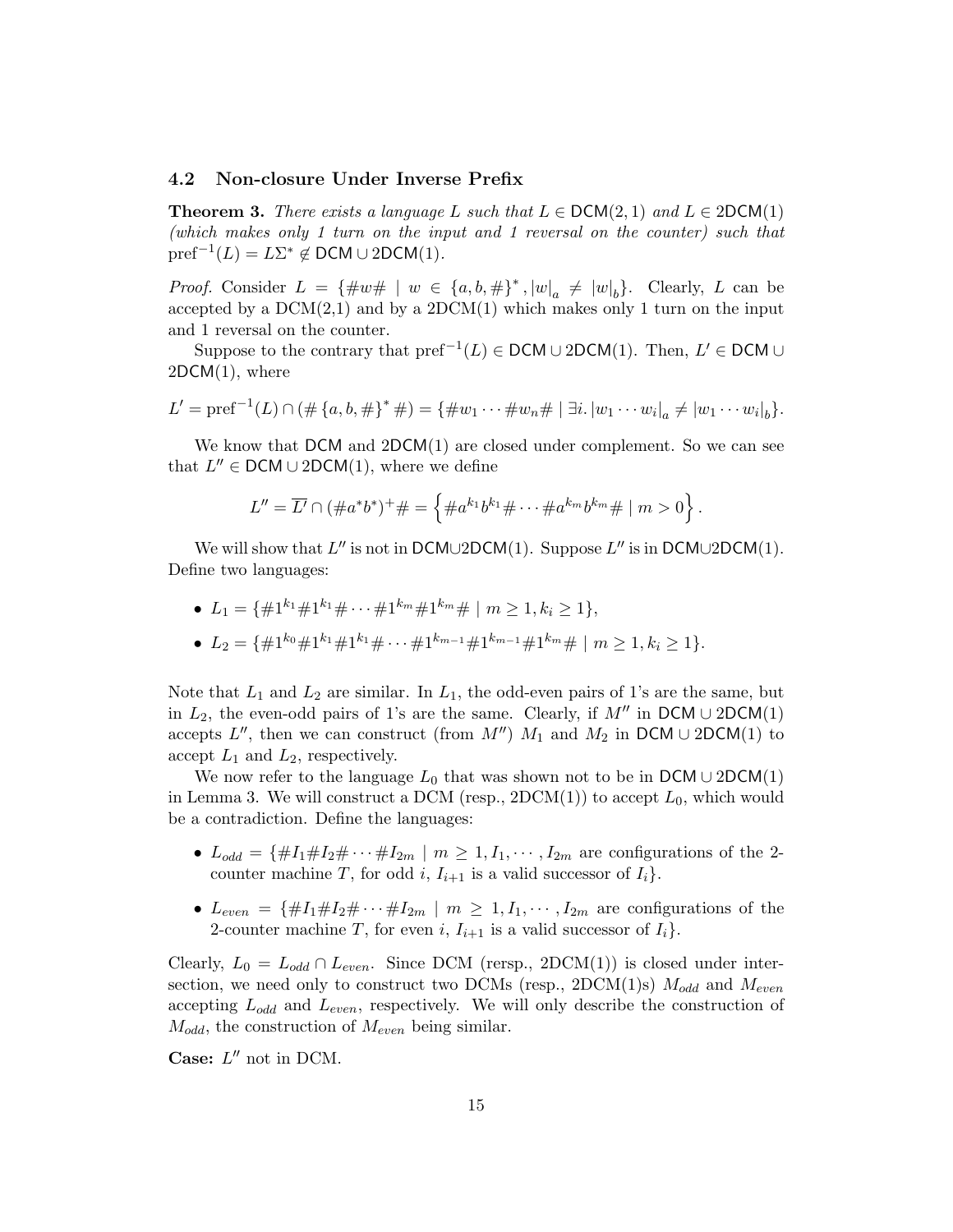First consider the case of DCM. We will construct two machines: a DCM *A* and a DFA *B* such that  $L(M_{odd}) = L(A) \cap L(B)$ .

Let  $L_A = \{ \#I_1 \#I_2 \# \cdots \#I_{2m} \mid m \geq 1, I_1, \cdots, I_{2m} \text{ are configurations of the 2-}$ counter machine *T*, for odd *i*, if  $I_i = q_i 1^{d_i}$ , then  $d_{i+1} = h(q_i)d_i$ . We can construct a DCM *A* to accept  $L_A$  by simulating the DCM  $M_1$ . For example, suppose  $h(q_i) = 3$ . Then  $A$  simulates  $M_1$  but whenever  $M_1$  moves its input head one cell,  $A$  moves its input head 3 cells. If  $h(q_i)=1/2$ , then when  $M_1$  moves its head 2 cells, *A* moves its input head 1 cell. (Note that *A* does not use the 2-counter machine *T*.)

Now Let  $L_B = \{ \#I_1 \#I_2 \# \cdots \#I_{2m} \mid m \geq 1, I_1, \cdots, I_{2m} \text{ are configurations of } \}$ the 2-counter machine, for odd *i*, if  $I_i = q_i 1^{d_i}$ , then *T* in configuration  $I_i$  ends phase *i* in state  $q_{i+1}$ . Clearly, a DFA *B* can accept  $L_B$  by simulating *T* for each odd *i* starting in state  $q_i$  on  $1^{d_i}$  *without* using a counter, and checking that the phase ends in state  $q_{i+1}$ . (Note that the DCM *A* already checks the "correctness" of  $d_{i+1}$ .)

We can then construct from *A* and *B* a DCM  $M_{odd}$  such that  $L(M_{odd}) = L(A) \cap$  $L(B)$ . In a similar way, we can construct  $M_{even}$ .

**Case:**  $L''$  not in 2DCM(1).

The case 2DCM(1) can be shown similarly. For this case, the machines *Modd* and  $M_{even}$  are 2DCM(1)s, and machine *A* is a 2DCM(1), but machine *B* is still a DFA.  $\Box$ 

From this, we can immediately get the result that the right end-marker is necessary for deterministic counter machines when there are at least two 1-reversalbounded counters. In fact, without it, no amount of reversal-bounded counters with a deterministic machine could accept even some languages that can be accepted with two 1-reversal-bounded counters could with the end-marker.

#### Corollary 4. *There are languages in*  $DCM(2, 1)$  *that are not in*  $DCM_{NE}$ .

*Proof.* Since  $DCM_{NE}$  is closed under concatenation with  $\Sigma^*$ , it follows that  $pref^{-1}(L)$ from Theorem 3 is not in  $DCM_{NE}$ .  $\Box$ 

### 4.3 Non-closure for Inverse Suffix, Outfix and Embedding

**Proposition 3.** There exists a language in  $L \in \text{DCM}(1,1)$  such that suff<sup>-1</sup>(*L*)  $\notin$ DCM and suff<sup> $-1$ </sup>(*L*)  $\notin$  2DCM(1)*.* 

*Proof.* Let *L* be as in Theorem 2. We know  $DCM(1, 1)$  is closed under pref<sup>-1</sup> by Corollary 3, so  $\text{pref}^{-1}(L) \in \text{DCM}(1,1)$ . Suppose  $\text{suffix}^{-1}(\text{pref}^{-1}(L)) \in \text{DCM}$ . This implies that  $\inf^{-1}(L) \in \text{DCM}$ , but we showed this language was not in DCM. Thus we have a contradiction. A similar contradiction can be reached when we assume  $\text{suffix}^{-1}(\text{pref}^{-1}(L)) \in 2DCM(1).$ 

 $\Box$ 

**Corollary 5.** *There exists*  $L \in \text{DCM}(1, 1)$  *and regular languages*  $R$  *such that*  $RL \notin$ DCM and  $RL \notin 2DCM(1)$ .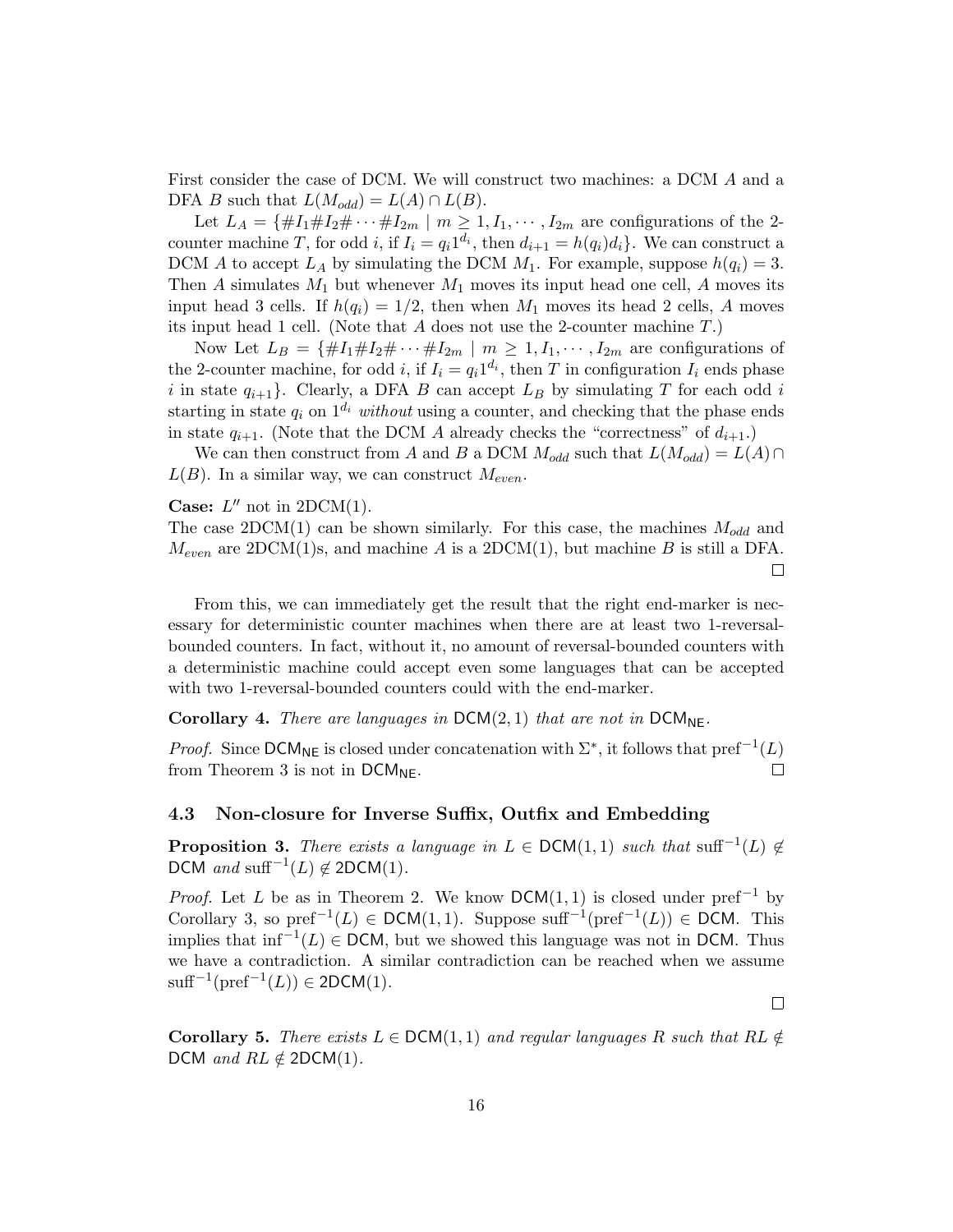This implies that without the prefix-free condition on *L*<sup>1</sup> in Proposition 1, concatenation closure does not follow.

**Corollary 6.** *There exists*  $L_1 \in {\sf DCM}_{\sf NE}(0,0)$  *(regular), and*  $L_2 \in {\sf DCM}(1,1)$ *, where*  $L_1L_2 \notin \mathsf{DCM}$  *and*  $L_1L_2 \notin 2\mathsf{DCM}(1)$ *.* 

The result also holds for inverse outfix.

**Proposition 4.** *There exists a language*  $L \in \text{DCM}(1, 1)$  *such that* outf<sup>-1</sup>(*L*)  $\notin$  DCM *and* outf<sup> $-1$ </sup>(*L*)  $\notin$  2DCM(1)*.* 

*Proof.* Consider  $L \subseteq \Sigma^*$  where  $L \in \text{DCM}(1,1)$ , suff<sup>-1</sup>(*L*)  $\notin$  DCM and suff<sup>-1</sup>(*L*)  $\notin$  $2DCM(1)$ . The existence of such a language is guaranteed by Proposition 3. Let  $\Gamma = \Sigma \cup \{\% \}.$ 

Suppose outf<sup>-1</sup>(*L*)  $\in$  DCM. Then *L'*  $\in$  DCM, where *L'* = outf<sup>-1</sup>(*L*)  $\cap$  %∑<sup>\*</sup>. We can see  $L' = \{\%yx \mid x \in L, y \in \Sigma^*\}$ , since the language we intersected with ensures that the section is always added to the beginning of a word in *L*.

However, we also have  $\%^{-1}L' \in \mathsf{DCM}$  because DCM is clearly closed under left quotient with a fixed word. We can see  $\%^{-1}L' = \{yx \mid x \in L, y \in \Sigma^*\}$ . This is just  $\text{suffix}^{-1}(L)$ , so  $\text{suffix}^{-1}(L) \in \text{DCM}$ , a contradiction.

The result is the same for 2DCM(1), relying on the closure of the family under left quotient with a fixed word, which is clear.  $\Box$ 

**Corollary 7.** Let  $m \in \mathbb{N}$ . There exists a language  $L \in \text{DCM}(1, 1)$  such that  $emb^{-1}(m, L) \notin \text{DCM}$  *and*  $emb^{-1}(m, L) \notin 2\text{DCM}(1)$ *.* 

This is similar to Proposition 4 except starting with  $\#^{m-1}$ , then

 $e^{m b^{-1} (\#^{m-1} L) \cap (\# \%)^{m-1} L} = \{ (\# \%)^{m-1} yx \mid x \in L, y \in \Sigma^* \},$ 

and so  $L' \in \text{DCM}$ .

### 5 Summary of Results

Assume  $R \in \text{REG}$ ,  $L_{\text{DCM}} \in \text{DCM}$ , and  $L_{\text{DCM}_{\text{NE}}} \in \text{DCM}_{\text{NE}}$ . The question: For all  $L \in \text{DCM}(k, l)$ :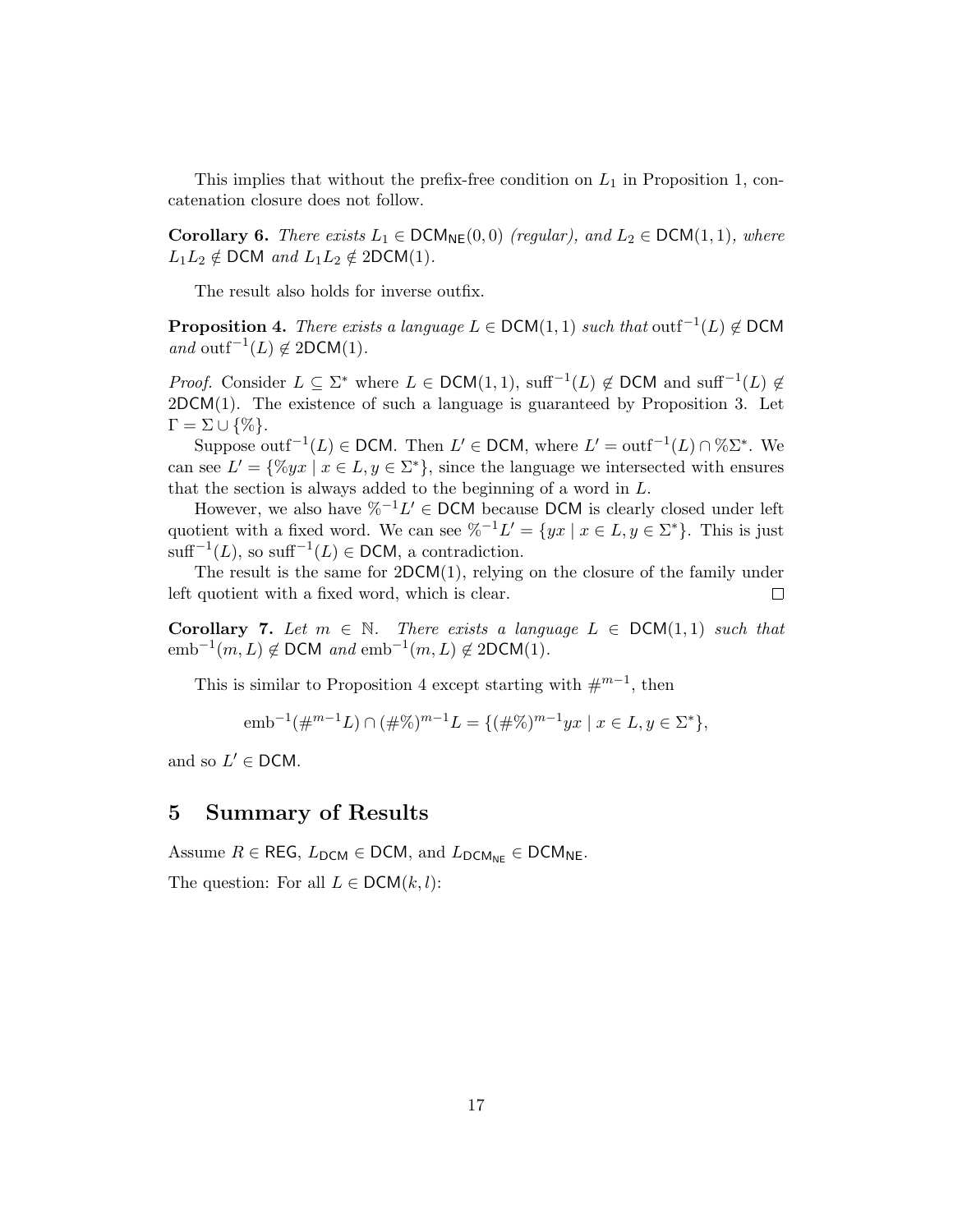| Operation                     | is $Op(L) \in \text{DCM}(k, l)$ ?          | is $Op(L) \in \text{DCM}$ ?                     |
|-------------------------------|--------------------------------------------|-------------------------------------------------|
| $\text{pref}^{-1}(L)$         | Yes $\forall l$ , DCM $(1, l)$             | Yes for $DCM(1, l)$                             |
|                               | No $\forall k \geq 2, l \geq 1$            | Yes $L \in \text{DCM}_{\text{NF}}$              |
|                               |                                            | No otherwise, $\forall k \geq 2, l \geq 1$      |
| $\text{suff}^{-1}(L)$         | No $\forall k, l \geq 1$                   | No $\forall k, l \geq 1$                        |
| $\inf^{-1}(L)$                | No $\forall k, l \geq 1$                   | No $\forall k, l \geq 1$                        |
| $\text{outf}^{-1}(L)$         | No $\forall k, l \geq 1$                   | No $\forall k, l \geq 1$                        |
| LR                            | Yes $\forall$ DCM $(1, l)$                 | Yes $\forall l$ , DCM $(1, l)$                  |
|                               | Yes if $L \in \text{DCM}_{\text{NF}}$      | Yes if $L \in \text{DCM}_{\text{NF}}$           |
|                               | No otherwise, $\forall k \geq 2, l \geq 1$ | No otherwise, $\forall k \geq 2, l \geq 1$      |
| RL                            | Yes if $R$ prefix-free                     | Yes if $R$ prefix-free                          |
|                               | No otherwise, $\forall k, l \geq 1$        | No otherwise, $\forall k, l \geq 1$             |
| $L_{\text{DCM}}L$             | No $\forall k,l \geq 1$                    | No $\forall k, l \geq 1$                        |
| $L_{\text{DCM}_{\text{NE}}}L$ | No $\forall k, l \geq 1$                   | Yes if $L_{\text{DCM}_{\text{NE}}}$ prefix-free |
|                               |                                            | No $\forall k, l \geq 1$ if not prefix-free     |

Table 1: Summary of results for DCM.

Also, for  $2DCM(1)$ , the results are summarized as follows:

- There exists  $L \in \text{DCM}(1, 1)$  (one-way), such that suff<sup>-1</sup>(*L*)  $\notin$  2DCM(1).
- There exists  $L \in \text{DCM}(1,1)$  (one-way), *R* regular, such that  $RL \notin 2\text{DCM}(1)$ .
- There exists  $L \in \text{DCM}(1, 1)$  (one-way), such that outf<sup>-1</sup>(*L*)  $\notin$  2DCM(1).
- There exists  $L \in \text{DCM}(1,1)$  (one-way), such that  $\inf^{-1}(L) \notin 2\text{DCM}(1)$ .
- There exists  $L \in 2DCM(1)$  with 1 input turn and 1 counter reversal, such that  $\text{pref}^{-1}(L) \notin 2\text{DCM}(1).$
- There exists  $L \in 2DCM(1)$  with 1 input turn and 1 counter reversal, R regular, such that  $LR \notin 2DCM(1)$ .

This resolves every open question studied, optimally, in terms of the number of counters, reversals on counters, and reversals on the input tape.

## References

- [1] Brenda S. Baker and Ronald V. Book. Reversal-bounded multipushdown machines. *Journal of Computer and System Sciences*, 8(3):315–332, 1974.
- [2] Ehsan Chiniforooshan, Mark Daley, Oscar H. Ibarra, Lila Kari, and Shinnosuke Seki. One-reversal counter machines and multihead automata: Revisited. *Theoretical Computer Science*, 454:81–87, 2012.